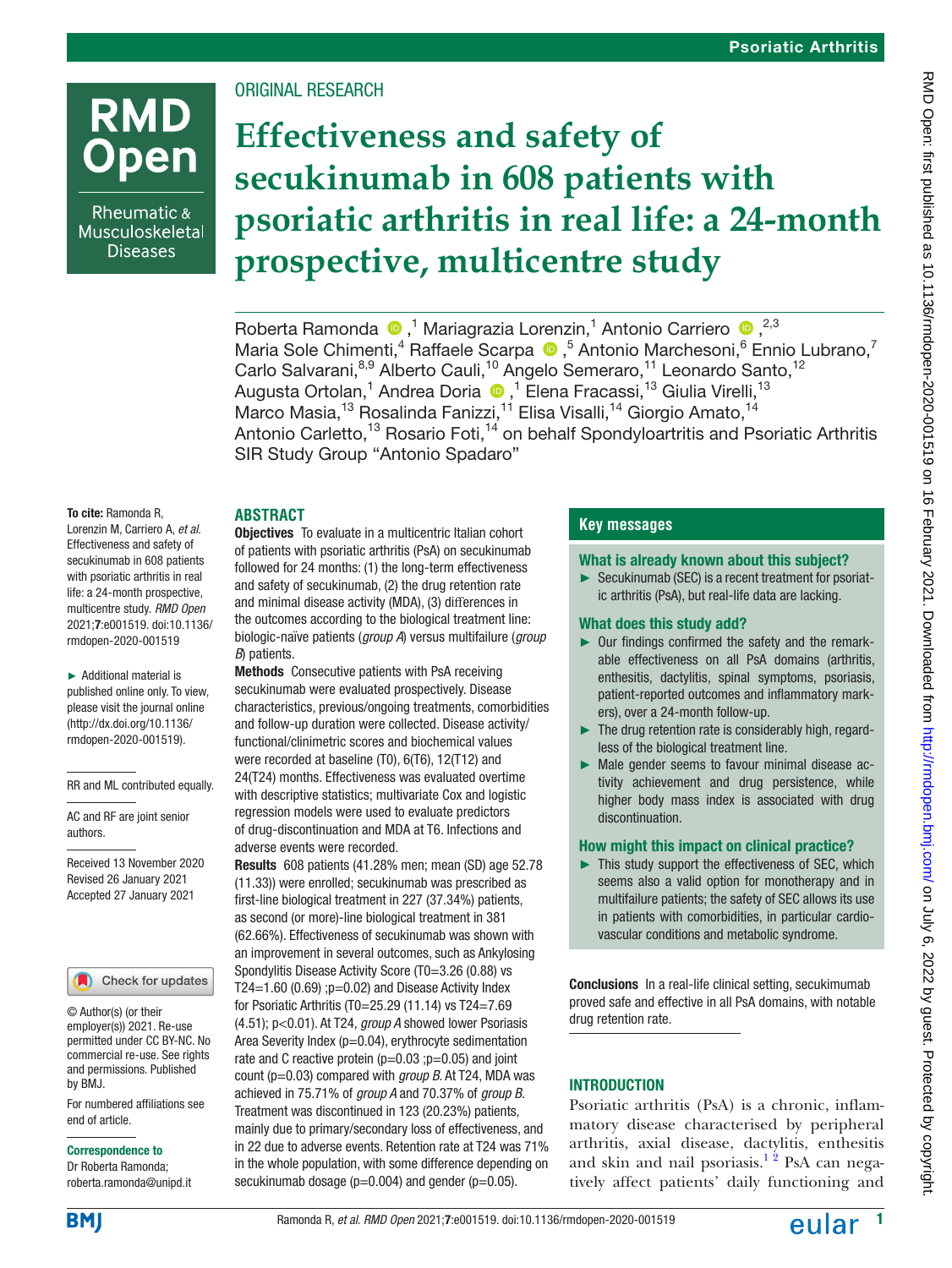quality of life, due to permanent joint damage and disability.<sup>3</sup> The reported prevalence of PsA in the general population is up to 1%, and the disease affects around  $30\% - 40\%$  (range  $6\% - 42\%$ ) of patients with psoriasis.<sup>[4–6](#page-12-2)</sup>

Biologic therapies, such as antitumour necrosis factor (TNF), anti-interleukin (IL)-12/23 and anti-IL-17A antibodies, are recommended for the treatment of PsA in patients who respond inadequately to first-line treatment with non-steroidal anti-inflammatory drugs (NSAIDs) and/or conventional synthetic disease-modifying anti-rheumatic drugs (csDMARDs).<sup>[7–10](#page-12-3)</sup> Proinflammatory cytokine IL-17A, the main effector cytokine of Th17 cells, mediates multiple biological functions in PsA, resulting in joint and entheseal inflammation and structural  $d$ amage. $11$ 

IL-17A stimulates keratinocytes to release inflammatory molecules that mediate skin damage in cutaneous psoriatic lesions and recruit neutrophils, monocytes, Th17 cells and other cell types on site.<sup>12</sup> IL-17 is also produced in arthritic joints $^{13}$ <sup>14</sup> and in entheseal struc-tures<sup>[15](#page-12-7)</sup> through local stimulation of IL-22 and IL-23.

Recommendations from the EULA $R^{16}$  and the Group for Research and Assessment of Psoriasis and Psoriatic Arthritis (GRAPPA)<sup>17</sup> or the Italian Society of Rheumatology (SIR) guidelines<sup>18</sup> recognise targeting IL-17A as a therapeutic strategy to manage all the main clinical manifestations of PsA. Secukinumab (SEC) is a fully human monoclonal antibody that selectively binds to and neutralises IL-17A. It has been approved for use as a subcutaneous injection for the treatment of moderate-to-severe psoriasis, PsA and ankylosing spondylitis  $(AS)$ .<sup>19 20</sup> The long-term extension of pivotal trials showed the sustainable effectiveness and safety for SEC up to 5 years in PsA; some dedicated randomised controlled trials (RCTs), in fact, demonstrated the effectiveness of this drug in reducing some disease manifestations, such as skin lesions, arthritis, enthesitis and dactylitis, thus leading to significant improvement in mobility, radiographic progression, and quality-of-life parameters.<sup>21-25</sup>

Despite the presence of a robust positive evidence from the RCTs on the use of SEC, it is important to demonstrate the effectiveness in real life. While RCTs assess the drug effectiveness and safety, daily practice may often be different, since some patients may be excluded or under-represented in clinical trials because of significant comorbidities or previous multiple therapy failures. $21-26$ Thus, real-life data on the wide spectrum of patients affected by the disease are needed, in order to evaluate the effectiveness and safety of this biologic drug. Until now, few prospective studies presented real-life data on the treatment of PsA with SEC. $27-31$  In fact, the evidence of the effectiveness and safety of SEC in the real-world setting has been mainly generated from independent and company-sponsored registries and postmarketing phase IV studies.<sup>32-34</sup>

The current prospective observational study aimed to: (i) evaluate the long-term effectiveness of SEC in the management of PsA manifestations, including joint

and skin symptoms, in a real-life clinical setting for a 24-month follow-up period; (ii) identify the differences in the outcome measures of effectiveness according to the biological treatment line; (iii) analyse MDA according to dosage administered (150 or 300 mg/injection), biological treatment line, gender, body mass index (BMI); (iv) identify predictors of MDA and treatment discontinuation at 6 months; (v) describe any comorbidities; (vi) report any adverse events or infections and (vii) evaluate drug survival at 24 months.

#### MATERIALS AND METHODS **Patients**

The present longitudinal study included consecutive patients with PsA who underwent the treatment with SEC from September 2016 to March 2020 in 12 Italian Rheumatology centres. The study was supported by the Italian SIR 'Spondyloartritis and Psoriatic Arthritis study group—A. Spadaro'.

Patients started treatment with SEC according to EULAR and/or GRAPPA, and/or the Italian SIR guidelines.[16–18](#page-12-8) Inclusion criteria were: age ≥18 years and a diagnosis of PsA for >6 months, in accordance with the Classification for Psoriatic Arthritis criteria,<sup>35</sup> and the indication to begin SEC treatment for a moderate or severe disease. The concomitant use of csDMARDs was allowed, provided the dosage had been stable over the previous 3-month period. Although the discontinuation or reduction in csDMARD dosage was permitted during the study period, if the patient's clinical situation was favourable, increasing the dose was not allowed. NSAIDs and low-dose corticosteroids (daily dose of 10 mg or less of prednisone or equivalent) were permitted. Intraarticular corticosteroid injections were not allowed.

We excluded patients with PsA who showed any of the following: a history of malignancy (during the last 5 years) and/or systemic infections, active infectious disorders (including active tuberculosis), congestive heart failure and demyelinating diseases.

#### Screening and evaluation

Patients underwent a series of screening tests before enrolment and starting treatment, in compliance with the European guidelines. $16-18$  Screening included chest X-ray, laboratory tests (screening for HIV and hepatitis B and C viruses), the Mantoux TB skin test or Quantiferon TB Gold test and a pregnancy test for all women of childbearing age. Patients presenting latent tuberculosis underwent a complete 6-month prophylaxis with isoniazid (300 mg/day). Patients were evaluated at baseline (T0) and after 6 (T6), 12 (T12) and 24 (T24) months of SEC treatment. Relevant anamnestic, clinical, biochemical and metrological data were collected. These included the biological treatment line, which was considered as a dichotomous variable (SEC as a first-line biological treatment/as a second-line or more biological treatment), and arthritis subtype, which was considered a categorical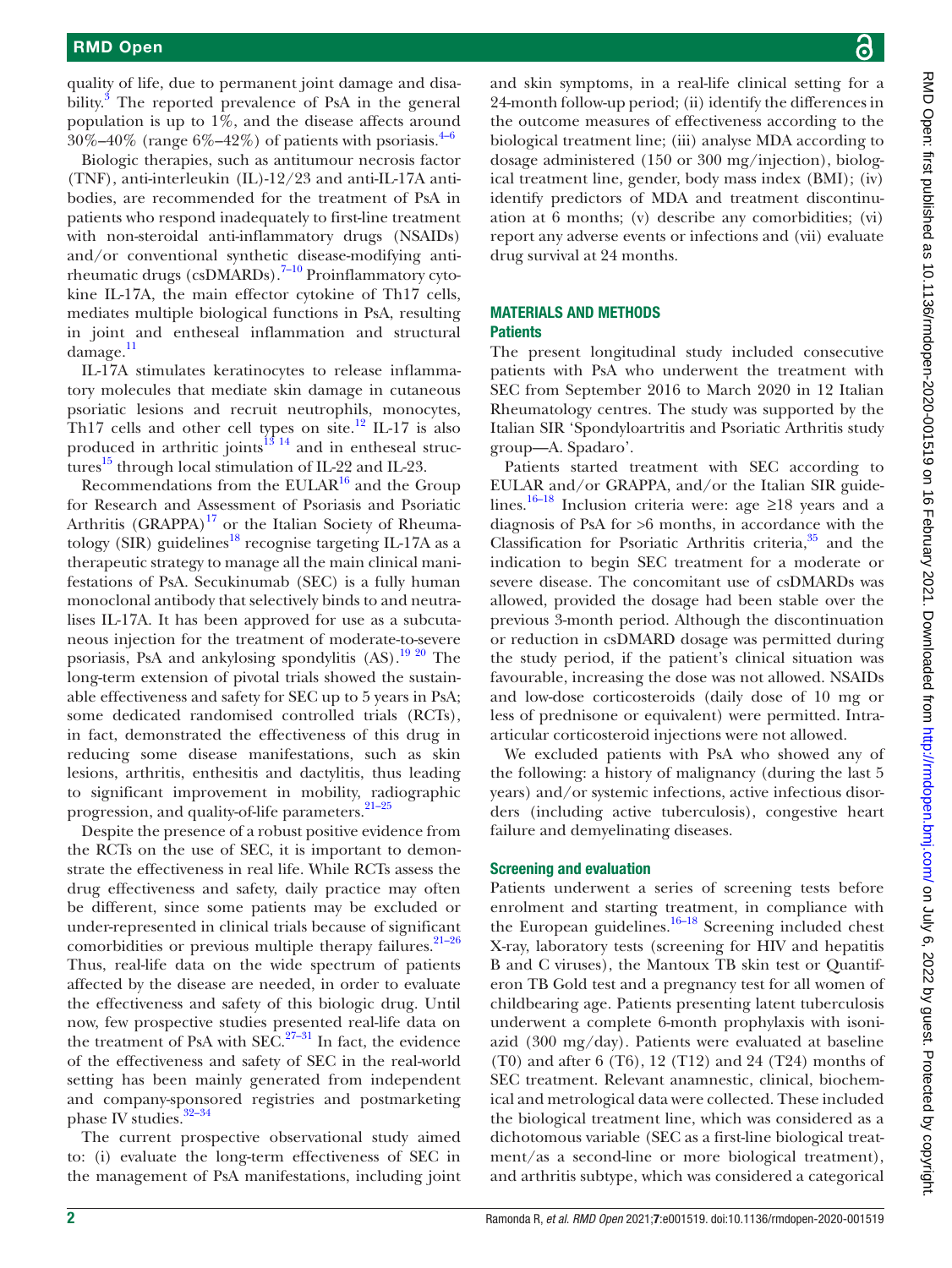variable (polyarticular-monoarticular/oligoarticularaxial-only involvement of distal interphalangeal joints (DIP)-mutilating arthritis). Clinical variables—such as psoriasis, dactylitis, enthesitis and smoking status—were considered as dichotomous (yes/no) on patient enrolment. For the analyses, patients with PsA were subdivided in two groups: (a) naïve to any biologic drug (*group A*) and patients who had failed TNF-inhibitors (TNFi) or anti-IL12/23 agents (*group B*). The presence of comorbidities and concomitant therapies were investigated (yes/no) during a face-to-face interview at one of the scheduled assessment visits and by reviewing the patients' medical records. Information on previous therapies with biological DMARDs (bDMARDs) (and in particular the line/s of treatment used) and concomitant csDMARDs (methotrexate, leflunomide, sulfasalazine, hydroxychloroquine and ciclosporin) or corticosteroid therapy or NSAIDs were recorded at baseline and throughout the study.

#### Effectiveness measures and outcomes

Relevant patient-reported outcomes  $(PROS),\frac{36}{ }$  such as the Visual Analogue Scale of pain (VAS-pain) and global health (VAS-gh), Health Assessment Questionnaires modified for spondyloarthritis (HAQ-S), Bath Ankylosing Spondylitis Functional Index (BASFI) and Bath Ankylosing Spondylitis Disease Activity Index (BASDAI) were collected. The clinical evaluation, made by an experienced rheumatologist and an experienced dermatologist (the same assessor at each time point), included the Psoriasis Area Severity Index (PASI), the assessment of the presence of psoriatic onychopathy and dactylitis (yes/no), joint tenderness (in 68 joints) and swollen joint count (in 66 joints) as well as the Disease Activity in Psoriatic Arthritis (DAPSA) score and the Ankylosing Spondylitis disease activity score  $(ASDAS)$ .<sup>36</sup> Enthesitis was assessed using the Leeds Enthesitis Index (LEI), and dactylitis was expressed as the number of digits involved. The evaluation of the fulfilment of minimal disease activity (MDA) was carried out in the study population in accordance with Coates' composite measure: those who fulfilled five out of the seven criteria were considered to have experienced MDA.<sup>37</sup> MDA was also calculated after the subdivision of all population in two groups, according to the lines of DMARDs treatment (bio-naïve vs nonbio-naïve patients), gender, BMI (overweight vs normal weight) and dosage of SEC (150 vs 300 mg/injection).

Biochemical acute phase reactants (erythrocyte sedimentation rate (ESR) and the C reactive protein (CRP)) values were determined and analysed. Our normal lab ranges were as follows: ESR 0–28 mm/hour female, 2–38 mm/hour male; CRP 0–6 mg/L. Metrological indexes such as height, weight and BMI were evaluated.

#### Administration of SEC

All patients were treated with SEC, administered subcutaneously at a dosage of 150 or 300 mg as needed according to the decision of the treating rheumatologist

and the national registration indications of the drug—for psoriasis or multidrug failure at weeks 0, 1, 2, 3, 4 and every 4 weeks thereafter in accordance with the manufacturer's instructions.<sup>38</sup> Patients were taught to perform self-injections. The drug's safety was evaluated by assessing adverse events and through standard laboratory testing, and the patients' vital signs were evaluated and recorded throughout the study, and for a 60-day period following the last treatment. Drug survival was calculated as the number of days in which the patient remained on therapy. The start date was the day the first dose was taken and the stop date was the day the treatment was interrupted. Temporary interruptions (eg, due to infections or surgery ≤3 months before) were acceptable according to our study protocol. Primary inefficacy was considered as 'no satisfactory improvement of clinical manifestations during the first 6 months of SEC treatment according to physician's judgement'. A secondary inefficacy was defined as 'reappearance of PsA manifestations for at least 4 weeks leading to SEC withdrawal despite a previous global response lasting at least 6 months'.

# Statistical analysis

Data were expressed as frequencies and percentages for categorical variables, and as mean±SD for continuous variables. Patients' characteristics were compared between *group* A and *group* B using the  $\chi^2$  test or the Fisher's exact test for categorical variables and the t-test or the Wilcoxon rank test for continuous variables, based on data distribution. Effectiveness data on arthritis, psoriasis, enthesitis and dactylitis were compared between T0 and T24 with the  $\chi^2$  test or the Wilcoxon rank test, as appropriate.

The time-to-event analysis was performed according to the Kaplan-Meier method. Survival curves were compared—by log-rank test—between: (a) lines of bDMARDs treatment (bio-naïve vs non-bio-naïve patients), (b) gender, (c) BMI (overweight vs normal weight) and (d) dosage of SEC (150 vs 300 mg/injection).

A logistic regression analysis was carried out in order to identify predictors of MDA at T6, and a Cox regression model was built to identify predictors of time-to-SEC discontinuation. In both cases, baseline independent factors which, based on literature data, $3139$  could be expected to have an effect on short-term MDA achievement or on drug discontinuation, were considered. Results were expressed as OR for logistic regression and HR for Cox regression, together with their 95% CIs. All statistical analyses were carried out with the SPSS V.13.0 software (SSPS, Illinois, USA). Two-tailed p values ≤0.05 were considered statistically significant.

# **RESULTS**

#### Patients features

Six hundred and eight patients with PsA (41.28% men; mean age 52.78 (11.33)) were enrolled; mean disease duration was 9.49 (6.85) years, and mean treatment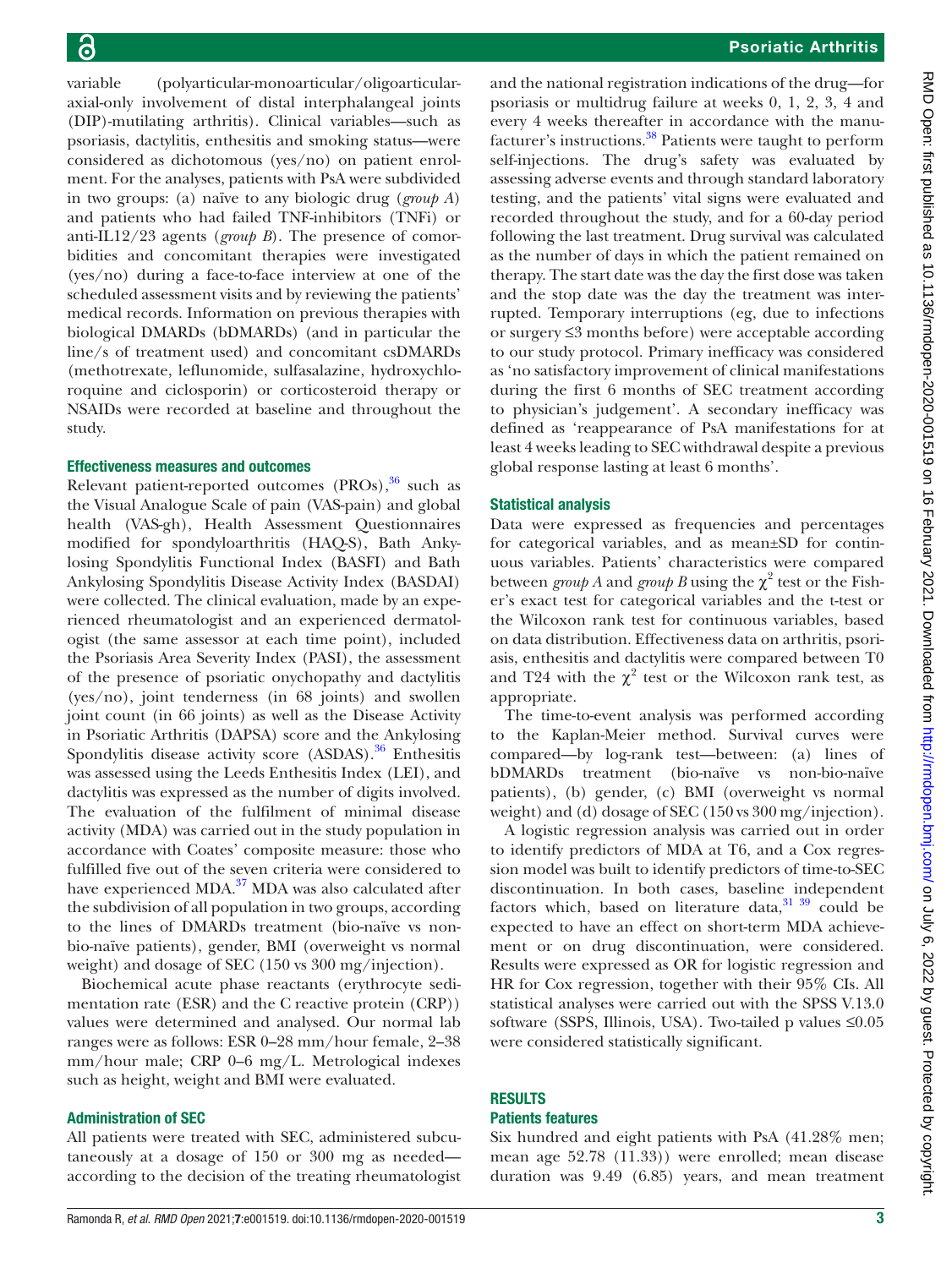duration was 18.77 (11.17) months. SEC was prescribed as first-line biological treatment in 227 (37.34%) patients (*group A*) and as second (or more)-line biological treatment in 381 (62.67%) patients (*group B*); 352 patients (57.89%) were in monotherapy. At baseline, 274 (45.97%) and 334 (54.93%) patients were receiving SEC 150 mg/ injection and SEC 300 mg/injection, respectively. The patients' clinical and laboratory baseline (T0) characteristics, such as concomitant treatments, are summarised in [table](#page-4-0) 1. Polyarthritis was present as a prominent manifestation in 59.70% of the cases; asymmetric oligoarthritis or monoarthritis in 26.81%; axial involvement with sacroiliitis and/or spondylitis was present in 24.01% and enthesitis in 43.42% of the patients. Erosive disease was present at baseline in 28.62% of the patients, and three cases of arthritis mutilans and nine cases of prominent DIP involvement were recorded. The following extraarticular manifestations were recorded: inflammatory bowel disease (IBD)  $(1.81\%, n=11)$  and uveitis  $(4.11\%,$ n=25) in remission.

At T0, 256 (42.11%) patients were receiving concomitant csDMARDs at a stable dosage for at least 3 months, 162 (26.64%) were taking glucocorticoids and 314  $(51.64\%)$  were on NSAIDs.

At T0, *group B* (compared with *group A*) had a more erosive and polyarticular pattern, a more frequent axial involvement, a longer disease and psoriasis duration, a greater prevalence of dactylitis, a higher glucocorticoids intake, a higher prevalence of extra-articular features, such as IBD and uveitis. No significant difference was observed for enthesitis and the severity of psoriasis and the clinical and functional parameters ([table](#page-4-0) 1). Few clinical and anthropometric features varied between males and females: at baseline males presented a higher prevalence of dactylitis and psoriasis, a higher PASI score, while females presented a higher ESR value and tender joint count. No significant differences were found about disease activity indexes values (ie, DAPSA) and type and prevalence of concomitant cDMARDs ([online supple](https://dx.doi.org/10.1136/rmdopen-2020-001519)[mental table 1](https://dx.doi.org/10.1136/rmdopen-2020-001519)).

#### Therapy effectiveness

Of all 608 patients with PsA, 502 (82.57%) were evaluated at T6, 406 (66.78%) at T12 and 205 (33.72%) at T24.

The whole population achieved a significant decrease in tender/swollen joints (TJ/SJ), VAS-pain, VAS-gh, PASI, LEI, number of dactylitis, HAQ-S, BASDAI, BASFI, CRP [\(table](#page-5-0) 2). An improvement in ASDAS  $(T0=3.26)$   $(0.88)$ vs T24=1.60 (0.69); p=0.02) and in DAPSA (T0=25.29  $(11.14)$  vs T24=7.69  $(4.51)$ ; p<0.01) was also noted.

During the 24 months follow-up, a significant reduction was noted in the number of patients with active joint count (TJ at T0=94.57% (n=575) vs TJ at T24=43.92% (n=90); SJ at T0=66.12% (n=402) vs TJ at T24=16.10%  $(n=33); p<0.01);$  enthesitis (at T0=43.42\% (n=264) vs at T24=17.56% (n=36); p<0.01); dactylitis (at T0=15.95%  $(n=97)$  vs at T24=9.75%  $(n=20)$ ; p<0.01) and psoriasis (at T0=68.75% (n=418) vs at T24=15.12% (n=31); p<0.01).

At T24, *group A* showed better physical functioning and lower inflammatory activity compared with *group B* (VASpain A vs B=1.62 (1.72) vs 3.00 (2.45) (p=0.04); VAS-gh A vs B=1.34 (1.66) vs 3.01 (2.40) (p=0.03); ESR A vs B=11.98 (10.44) vs 16.10 (13.02) (p=0.03); CRP A vs B=2.12 (3.06) vs 4.04 (6.03) mg/L ( $p=0.05$ )), while *group B* maintained a higher TJ count and PASI score than *group A* (TJ A vs B=0.54 (1.02) vs 2.11 (3.57) ( $p=0.03$ ); PASI A vs B=0.23  $(0.55)$  vs 1.14  $(3.76)$  (p=0.04)) ([table](#page-6-0) 3).

After T24 of treatment, 75.71% of *group A* and 70.37% of *group B* reached MDA, respectively (p=0.04) ([figure](#page-7-0) 1A). We also evaluated the proportion of achievements of MDA according to gender, BMI and SEC dosage. As shown in [figure](#page-7-0) 1B, patients receiving SEC 150 mg/injection achieved MDA in a higher proportion compared with those who received SEC 300 mg/injection (MDA SEC 150 vs SEC 300=81.11% vs 70.37% (p=0.02)). No differences were observed in the proportion of MDA achievement in relation to gender [\(figure](#page-7-0) 1C) or BMI [\(figure](#page-7-0) 1D).

The proportion of patients on csDMARDs was higher at T0 (42.11%, n=256) than at T6 (38.84%, n=195), at T12 (36.20%, n=147) and at T24 (27.32%, n=56), as was the proportion of patients treated with glucocorticoids, which were 26.64% (n=162) at T0, 12.55% (n=63) at T6, 10.34% (n=42) at T12% and 6.34% (n=13) at T24. A high reduction in NSAIDs intake was observed from T0 (51.64%, n=314) to T6 (31.08%, n=156), T12 (24.14%, n=98) and T24  $(20.9\%, n=43)$ . During the follow-up of 24 months, it was only found a more less reduction of ESR value in females, while all other clinical/functional/ disease activity indexes improved similarly between males and females [\(online supplemental table 2\)](https://dx.doi.org/10.1136/rmdopen-2020-001519).

# Drug survival

The retention rate at T24 was good  $(71\%)$  in the whole population ([figure](#page-7-1) 2A–D). The Kaplan-Meier curves did not display any differences between *group A* and *group B* (log-rank 0.88; p=0.349) and between subjects with BMI ≤25 and those with BMI >25 (log-rank 2.873; p=0.090), while a significant difference was found between patients receiving the 150 mg/injection dosage and those receiving the 300 mg/injection dosage (log-rank 8.14; p=0.004)—with patient in the 150 mg group having a higher survival—and between the male and female populations (log-rank 3.75; p=0.050).

#### Predictors of effectiveness

A multivariable regression analysis was performed to identify any baseline predictors of achievement of MDA at T6. As shown in [table](#page-8-0) 4, male gender was associated with a higher chance of MDA achievement at T6, while a higher baseline DAPSA and the use of csDMARDs were negatively associated with the outcome. Age, active psoriasis, BMI, a 300 mg/injection dosage and the line of biological treatment were not independently associated with MDA at T6.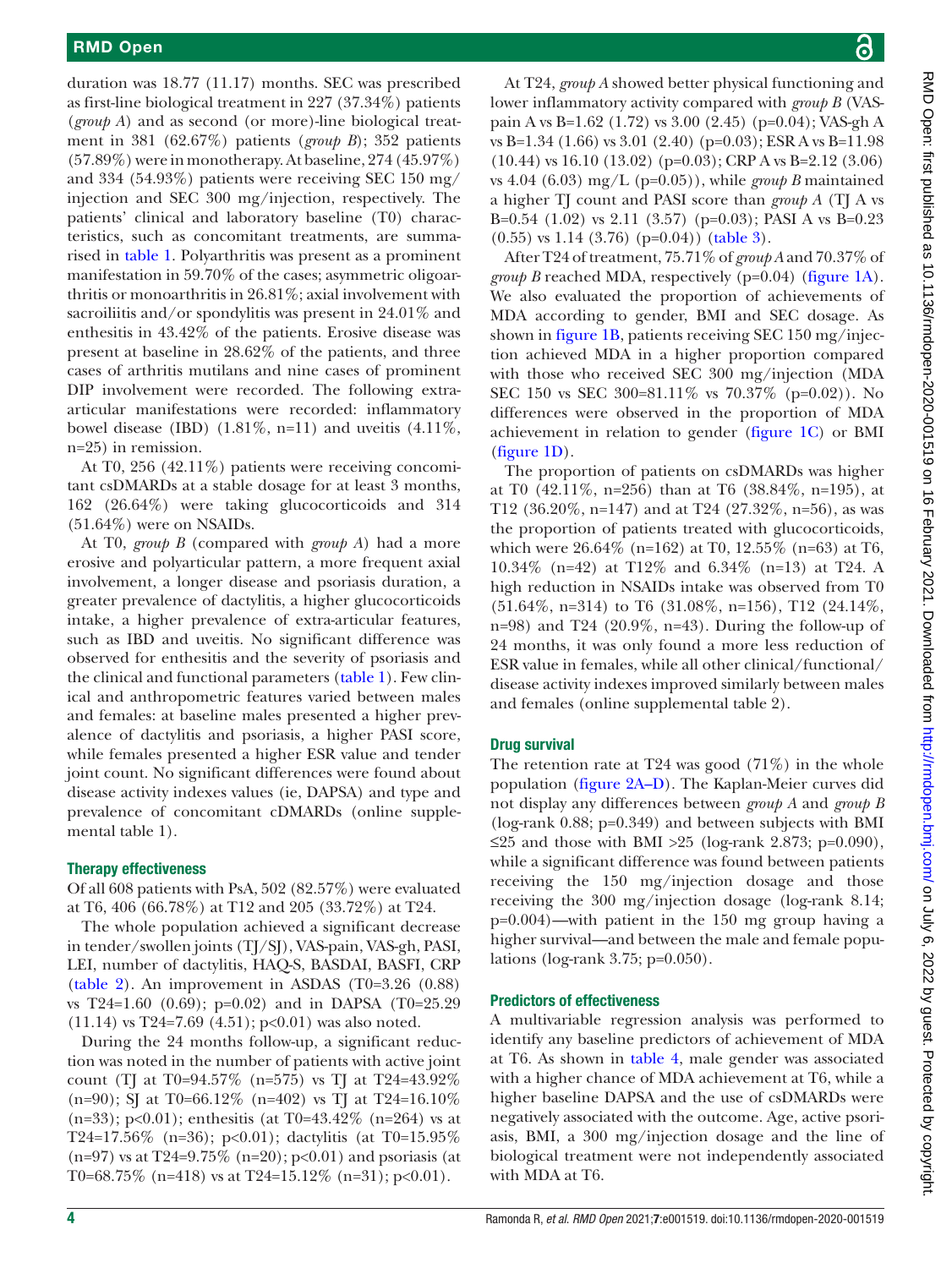<span id="page-4-0"></span>

| Baseline characteristics of 608 patients with PsA treated with SEC in the period September 2016–March 2020<br>Table 1 |                       |                |                |           |
|-----------------------------------------------------------------------------------------------------------------------|-----------------------|----------------|----------------|-----------|
| <b>PsA features</b>                                                                                                   | <b>Total patients</b> | <b>Group A</b> | <b>Group B</b> | P value   |
| Male sex $(n, %)$                                                                                                     | 251 (41.28%)          | 98 (43.17%)    | 153 (40.16%)   | ns        |
| Age (years), mean (SD)                                                                                                | 52.78 (11.33)         | 50.09 (12.01)  | 54.38 (10.60)  | ns        |
| Age of diagnosis (years), mean (SD)                                                                                   | 44.73 (11.50)         | 44.75 (11.72)  | 44.71 (11.39)  | ns        |
| Age of disease onset (years), mean (SD)                                                                               | 41.97 (13.66)         | 40.52 (15.86)  | 42.83 (12.11)  | ns        |
| Disease duration (years), mean (SD)                                                                                   | 9.49(6.85)            | 6.69(5.69)     | 11.17 (6.94)   | 0.01      |
| PsA (n, %)                                                                                                            | 608                   | 227 (37.34%)   | 381 (62.67%)   | <b>NA</b> |
| Polyarticular                                                                                                         | 363 (59.70%)          | 128 (56.39%)   | 235 (61.68%)   | 0.04      |
| Monoarticular/Oligoarticular                                                                                          | 163 (26.81%)          | 74 (32.60%)    | 89 (23.36%)    | ns        |
| <b>Axial</b>                                                                                                          | 146 (24.01%)          | 48 (21.15%)    | 98 (25.72%)    | 0.02      |
| Only involvement DIP                                                                                                  | 9(1.48%)              | 3(1.32%)       | 6(1.57%)       | ns        |
| Mutilating arthritis                                                                                                  | 3(0.49%)              | $0(0\%)$       | 3(0.79%)       | ns        |
| <b>Enthesitis</b>                                                                                                     | 264 (43.42%)          | 100 (44.05%)   | 164 (43.04%)   | ns        |
| <b>Dactylitis</b>                                                                                                     | 97 (15.95%)           | 33 (14.54%)    | 64 (16.80%)    | 0.05      |
| Psoriasis, n (%)                                                                                                      | 418 (68.75%)          | 156 (68.72%)   | 262 (68.77%)   | ns        |
| Age of psoriasis onset (years), mean (SD) 23.60 (19.70)                                                               |                       | 27.53 (18.15)  | 35.15 (13.78)  | 0.04      |
| Onychopathy, n (%)                                                                                                    | 222 (36.51%)          | 82 (36.12%)    | 140 (36.75%)   | ns        |
| IBD, n (%)                                                                                                            | 11(1.81%)             | $1(0.44\%)$    | 10 (2.62%)     | 0.05      |
| Uveitis, n (%)                                                                                                        | 25 (4.11%)            | 14 (6.17%)     | 11 (2.89%)     | 0.02      |
| Familiarity with psoriasis or PsA                                                                                     | 184 (30.26%)          | 70 (30.84%)    | 114 (29.92%)   | ns        |
| Erosions, n (%)                                                                                                       | 174 (28.62%)          | 45 (19.82%)    | 129 (33.86%)   | 0.04      |
| Weight (kg), mean (SD)                                                                                                | 73.77 (15.41)         | 70.09 (15.99)  | 73.98 (15.09)  | ns        |
| Height (cm), mean (SD)                                                                                                | 166.77 (13.19)        | 167.58 (13.78) | 166.27 (12.81) | ns        |
| BMI, mean (SD)                                                                                                        | 26.19 (5.19)          | 25.85 (4.88)   | 26.39 (5.37)   | ns        |
| TJ [0-68], mean (SD)                                                                                                  | 8.02(6.82)            | 8.20(6.71)     | 7.91 (6.88)    | ns        |
| SJ [0-66], mean (SD)                                                                                                  | 2.25(2.82)            | 2.19(2.87)     | 2.28(2.79)     | ns        |
| LEI [0-6], mean (SD)                                                                                                  | 1.62(1.83)            | 1.91(1.92)     | 1.44(1.76)     | ns        |
| Dactylitis [0-20] number digit, mean (SD)                                                                             | 0.28(1.27)            | 0.22(0.83)     | 0.31(1.48)     | ns        |
| PASI [0-72], mean (SD)                                                                                                | 4.24 (7.38)           | 4.06(7.09)     | 4.34 (7.54)    | ns        |
| ESR [0-25] [mm/hour), mean (SD)                                                                                       | 21.13 (17.08)         | 21.24 (19.32)  | 21.24 (19.32)  | ns        |
| CRP [0-6] [mg/L), mean (SD)                                                                                           | 6.45(9.82)            | 6.01(9.14)     | 6.01(9.14)     | ns        |
| DAPSA [0-164], mean (SD)                                                                                              | 25.29 (11.14)         | 25.24 (10.91)  | 25.36 (11.31)  | ns        |
| ASDAS [0-6], mean (SD)                                                                                                | 3.26(2.88)            | 3.50(4.59)     | 3.12(0.99)     | ns        |
| HAQ-S [0-8], mean (SD)                                                                                                | 1.28(8.23)            | 1.11(0.74)     | 1.39(0.87)     | ns        |
| VAS-pain [0-10], mean (SD)                                                                                            | 6.70(1.67)            | 6.62(1.73)     | 6.76(1.65)     | ns        |
| VAS-gh [0-10], mean (SD)                                                                                              | 6.71(4.93)            | 5.89(1.64)     | 7.01 (6.08)    | ns        |
| BASDAI [0-10], mean (SD)                                                                                              | 5.22(2.17)            | 5.23(2.08)     | 5.21(2.22)     | ns        |
| BASFI [0-10], mean (SD)                                                                                               | 5.17(2.14)            | 5.02(2.18)     | 5.26(2.12)     | ns        |
| Mean treatment duration (months), mean 18.77 (11.17)<br>(SD)                                                          |                       | 18.50 (10.76)  | 18.93 (11.42)  | ns        |
| Dosage 300 mg/injection (n, %)                                                                                        | 334 (54.93%)          | 40 (17.62%)    | 294 (77.17%)   | 0.01      |
| Dosage 150 mg/injection (n, %)                                                                                        | 274 (45.07%)          | 187 (82.38%)   | 87 (22.83%)    | 0.01      |
| First line (n, %)                                                                                                     | 227 (37.34%)          | 227 (100%)     | $0(0\%)$       | <b>NA</b> |
| Failure biological drugs (n, %)                                                                                       | 381 (62.67%)          | $0(0\%)$       | 381 (100%)     | ΝA        |
| Second line (n, %)                                                                                                    | 149 (24.51%)          | $0(0\%)$       | 149 (39.11%)   | <b>NA</b> |
| Third line (n, %)                                                                                                     | 114 (18.75%)          | $0(0\%)$       | 114 (29.92%)   | ΝA        |

**Continued**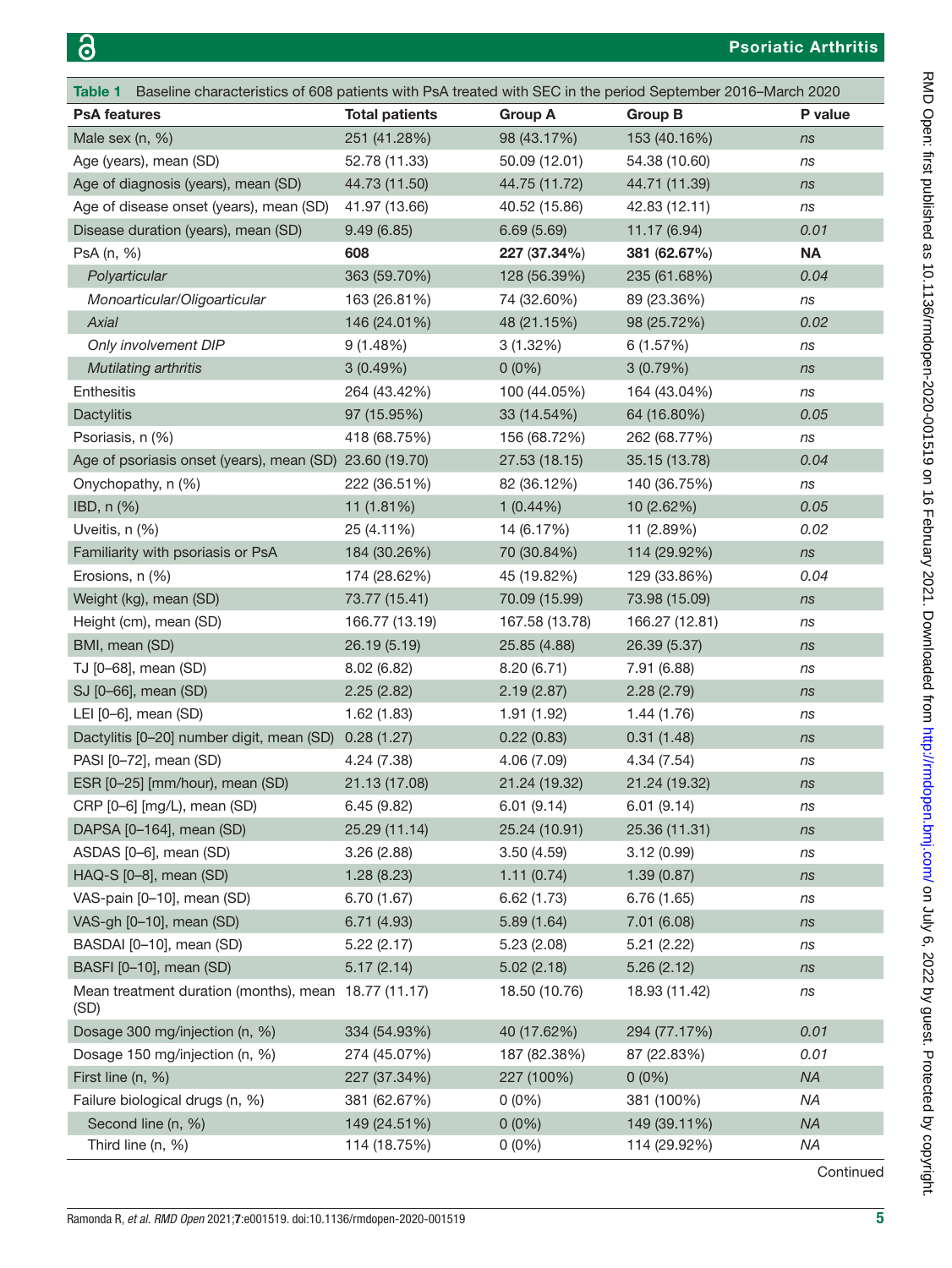| Table 1<br>Continued                   |                       |                |                |           |
|----------------------------------------|-----------------------|----------------|----------------|-----------|
| <b>PsA features</b>                    | <b>Total patients</b> | <b>Group A</b> | <b>Group B</b> | P value   |
| Fourth line (n, %)                     | 73 (12.01%)           | $0(0\%)$       | 73 (19.16%)    | <b>NA</b> |
| Fifth line $(n, %)$                    | 26 (4.27%)            | $0(0\%)$       | 26 (8.82%)     | <b>NA</b> |
| Sixth line (n, %) or more              | 19 (3.13%)            | $0(0\%)$       | 19 (4.49%)     | <b>NA</b> |
| Concomitant NSAIDs, n (%)              | 314 (51.64%)          | 120 (52.86%)   | 194 (50.92%)   | ns        |
| Concomitant glucocorticosteroid, n (%) | 162 (26.64%)          | 32 (14.10%)    | 130 (34.12%)   | 0.03      |
| Concomitant csDMARDs, n (%)            | 256 (42.11%)          | 97 (42.73%)    | 159 (41.73%)   | ns        |
| Methotrexate                           | 202 (33.22%)          | 80 (35.24%)    | 122 (32.02%)   | ns        |
| Sulphasalazine                         | 44 (7.24%)            | 20 (8.81%)     | 24 (6.23%)     | ns        |
| Leflunomide                            | 28 (4.61%)            | 8(3.52%)       | 20 (5.25%)     | ns        |
| Hydroxychloroquine                     | $9(1.48\%)$           | 3(1.32%)       | 6(1.57%)       | ns        |
| Ciclosporin                            | $6(0.99\%)$           | $1(0.44\%)$    | $5(1.31\%)$    | ns        |

Data are expressed as mean (SD) unless otherwise specified; range of possible values are indicated in square brackets. p≤0.05. Values were computed by means of a  $\chi^2$  test (for proportion) or Wilcoxon's test (for continuous data).

The italics character is used to mark p value; the bold is used to highlight the number (percentage) of total patients and of subgroups. ASDAS, Ankylosing Spondylitis Disease Activity Score; BASDAI, Bath Ankylosing Spondylitis Disease Activity Index; BASFI, Bath Ankylosing Spondylitis Functional Index; BMI, body mass index; CRP, C reactive protein; csDMARDs, conventional synthetic disease-modifying antirheumatic drugs; DAPSA, Disease Activity Index for Psoriatic Arthritis; DIP, distal interphalangeal joints; ESR, erythrocyte sedimentation rate; Group A, naïve to TNF inhibitors; Group B, TNF inhibitors and IL-12/23 inhibitors failure; HAQ-S, Health Assessment Questionnaire modified for spondyloarthritis; IBD, inflammatory bowel disease; LEI, Leeds Enthesitis Index; NA, not applicable; ns, not statistically significant; NSAIDs, non-steroidal inflammatory drugs; PASI, Psoriasis Area Severity Index; PsA, psoriatic arthritis; SJ, swollen joint; TJ, tender joint; TNF, tumour necrosis factor.

<span id="page-5-0"></span>

|           | Table 2 Clinical, functional, disease activity and serological parameters of all (n=608) patients with PsA during 24 months- |  |  |
|-----------|------------------------------------------------------------------------------------------------------------------------------|--|--|
| follow up |                                                                                                                              |  |  |

| Total 608 patients with PsA               | T0            | T6            | T12           | T24           | P value |
|-------------------------------------------|---------------|---------------|---------------|---------------|---------|
| TJ (0-68), mean (SD)                      | 8.02(6.82)    | 3.64(5.07)    | 2.85(4.81)    | 1.60(3.05)    | < 0.01  |
| SJ (0-66), mean (SD)                      | 2.25(2.82)    | 0.82(1.53)    | 0.61(1.87)    | 0.26(0.69)    | 0.03    |
| LEI $(0-6)$ , mean $(SD)$                 | 1.62(1.83)    | 0.88(1.45)    | 0.39(0.95)    | 0.19(0.62)    | 0.04    |
| Dactylitis (0-20) number digit, mean (SD) | 0.28(1.27)    | 0.07(0.46)    | 0.03(0.27)    | 0.01(0.11)    | 0.05    |
| PASI (0-72), mean (SD)                    | 4.24(7.38)    | 1.69(3.91)    | 0.81(2.21)    | 0.88(3.21)    | < 0.01  |
| ESR (0-25) (mm/hour), mean (SD)           | 21.13 (17.08) | 15.71 (13.11) | 14.88 (13.59) | 14.94 (12.45) | 0.03    |
| CRP (0-6) (mg/L), mean (SD)               | 6.45(9.82)    | 4.13(6.27)    | 3.45(5.01)    | 3.49(5.41)    | 0.03    |
| DAPSA (0-164), mean (SD)                  | 25.29 (11.14) | 14.07 (9.69)  | 12.12 (9.97)  | 7.69(4.51)    | < 0.01  |
| ASDAS (0-6), mean (SD)                    | 3.26(0.88)    | 2.11(1.03)    | 1.82(1.02)    | 1.60(0.69)    | 0.02    |
| HAQ-S (0-8), mean (SD)                    | 1.28(8.23)    | 0.89(0.69)    | 0.69(0.71)    | 0.53(0.64)    | 0.05    |
| VAS-pain (0-10), mean (SD)                | 6.70(1.67)    | 4.30(2.28)    | 3.28(2.51)    | 2.52(2.32)    | 0.02    |
| VAS-gh (0-10), mean (SD)                  | 6.71(4.93)    | 4.25(2.24)    | 3.10(2.44)    | 2.41(2.31)    | 0.02    |
| BASDAI (0-10), mean (SD)                  | 5.22(2.17)    | 3.52(2.53)    | 3.35(2.16)    | 2.60(1.61)    | 0.03    |
| BASFI (0-10), mean (SD)                   | 5.17(2.14)    | 3.72(2.02)    | 2.82(1.87)    | 2.48(1.34)    | 0.03    |

Data are expressed as mean (SD). Values were computed by means of a  $\chi^2$  test (for proportion) or Wilcoxon's test (for continuous data), *p≤0.05* T24 vs T0.

ASDAS, Ankylosing Spondylitis Disease Activity Score; BASDAI, Bath Ankylosing Spondylitis Disease Activity Index; BASFI, Bath Ankylosing Spondylitis Functional Index; CRP, C reactive protein; DAPSA, Disease Activity Index for Psoriatic Arthritis; ESR, erythrocyte sedimentation rate; HAQ, Health Assessment Questionnaire modified for spondyloarthritis; LEI, Leeds Enthesitis Index; PASI, Psoriasis Area Severity Index; SJ, swollen joint; TJ, tender joint; VAS-gh, Visual Analogue Scale global health; VAS-pain, Visual Analogue Scale pain.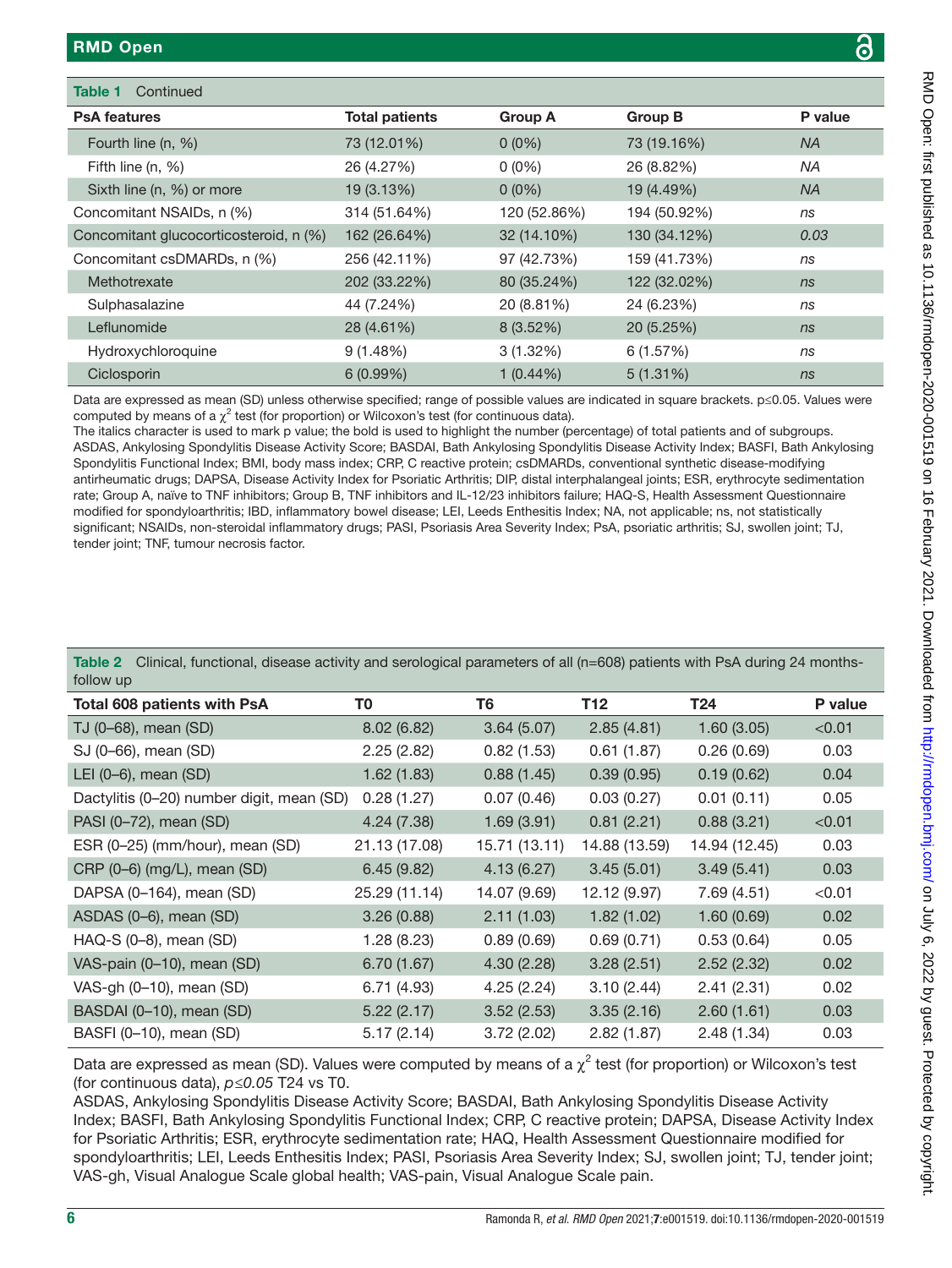<span id="page-6-0"></span>

| Table 3 Clinical, functional, disease activity and serological parameters of naïve (n=227) and biological agents failure (n=381)<br>in patients with PsA during 24 months follow up |                |                |               |               |  |
|-------------------------------------------------------------------------------------------------------------------------------------------------------------------------------------|----------------|----------------|---------------|---------------|--|
|                                                                                                                                                                                     | T <sub>0</sub> | T <sub>6</sub> | T12           | T24           |  |
| TJ (0-68), mean (SD)                                                                                                                                                                |                |                |               |               |  |
| Group A                                                                                                                                                                             | 8.20(6.71)     | 3.47(4.90)     | 2.11(3.47)    | 0.54(1.02)    |  |
| Group B                                                                                                                                                                             | 7.91 (6.88)    | 3.75(5.18)     | 3.27(5.38)    | 2.11(3.57)    |  |
| P value                                                                                                                                                                             | ns             | ns             | ns            | 0.03          |  |
| SJ (0-66), mean (SD)                                                                                                                                                                |                |                |               |               |  |
| Group A                                                                                                                                                                             | 2.19(2.87)     | 0.58(1.25)     | 0.51(1.97)    | 0.15(0.43)    |  |
| Group B                                                                                                                                                                             | 2.28(2.79)     | 0.97(1.67)     | 0.66(1.80)    | 0.32(0.79)    |  |
| P value                                                                                                                                                                             | ns             | ns             | ns            | ns            |  |
| LEI (0-6), mean (SD)                                                                                                                                                                |                |                |               |               |  |
| Group A                                                                                                                                                                             | 1.91(1.92)     | 0.94(1.37)     | 0.30(0.69)    | 0.13(0.40)    |  |
| Group B                                                                                                                                                                             | 1.44(1.76)     | 0.83(1.51)     | 0.43(1.08)    | 0.21(0.70)    |  |
| P value                                                                                                                                                                             | ns             | ns             | ns            | ns            |  |
| Dactylitis (0-20) number digit, mean (SD)                                                                                                                                           |                |                |               |               |  |
| Group A                                                                                                                                                                             | 0.22(0.83)     | 0.07(0.62)     | 0.03(0.29)    | 0.02(0.17)    |  |
| Group B                                                                                                                                                                             | 0.31(1.48)     | 0.08(0.32)     | 0.04(0.26)    | 0.02(0.13)    |  |
| P value                                                                                                                                                                             | ns             | ns             | ns            | ns            |  |
| PASI (0-72), mean (SD)                                                                                                                                                              |                |                |               |               |  |
| Group A                                                                                                                                                                             | 4.06 (7.09)    | 1.63(3.55)     | 0.61(1.63)    | 0.23(0.55)    |  |
| Group B                                                                                                                                                                             | 4.34 (7.54)    | 1.73(4.15)     | 0.94(2.49)    | 1.14(3.76)    |  |
| P value                                                                                                                                                                             | ns             | ns             | ns            | 0.04          |  |
| ESR (0-25) (mm/hour), mean (SD)                                                                                                                                                     |                |                |               |               |  |
| Group A                                                                                                                                                                             | 21.24 (19.32)  | 14.23 (11.88)  | 13.86 (12.54) | 11.98 (10.44) |  |
| Group B                                                                                                                                                                             | 21.24 (19.32)  | 16.62 (13.74)  | 15.42 (14.11) | 16.10 (13.02) |  |
| P value                                                                                                                                                                             | ns             | ns             | 0.05          | 0.03          |  |
| CRP (0-6) (mg/L), mean (SD)                                                                                                                                                         |                |                |               |               |  |
| Group A                                                                                                                                                                             | 6.01(9.14)     | 3.13(3.88)     | 2.66(3.50)    | 2.12(3.06)    |  |
| Group B                                                                                                                                                                             | 6.01(9.14)     | 4.72(3.77)     | 3.84(5.57)    | 4.04(6.03)    |  |
| P value                                                                                                                                                                             | ns             | ns             | ns            | 0.05          |  |
| DAPSA (0-164), mean (SD)                                                                                                                                                            |                |                |               |               |  |
| Group A                                                                                                                                                                             | 25.24 (10.91)  | 12.06 (8.49)   | 10.29 (9.22)  | 8.15(7.95)    |  |
| Group B                                                                                                                                                                             | 25.36 (11.31)  | 15.34 (10.18)  | 12.99 (10.21) | 9.42(8.21)    |  |
| P value                                                                                                                                                                             | ns             | 0.05           | ns            | ns            |  |
| ASDAS (0-6), mean (SD)                                                                                                                                                              |                |                |               |               |  |
| Group A                                                                                                                                                                             | 3.50(0.59)     | 2.08(0.93)     | 1.88(0.91)    | 1.34(0.42)    |  |
| Group B                                                                                                                                                                             | 3.12(0.99)     | 2.12(1.09)     | 1.80(1.07)    | 1.72(0.76)    |  |
| P value                                                                                                                                                                             | ns             | ns             | ns            | ns            |  |
| HAQ-S (0-8), mean (SD)                                                                                                                                                              |                |                |               |               |  |
| Group A                                                                                                                                                                             | 1.11(0.74)     | 0.69(0.56)     | 0.47(0.55)    | 0.24(0.35)    |  |
| Group B                                                                                                                                                                             | 1.39(0.87)     | 1.03(0.73)     | 0.83(0.75)    | 0.65(0.70)    |  |
| P value                                                                                                                                                                             | ns             | 0.05           | ns            | ns            |  |
| VAS-pain (0-10), mean (SD)                                                                                                                                                          |                |                |               |               |  |
| Group A                                                                                                                                                                             | 6.62(1.73)     | 4.07(2.30)     | 2.78(2.46)    | 1.62(1.72)    |  |
| Group B                                                                                                                                                                             | 6.76(1.65)     | 4.43(2.26)     | 3.56(2.50)    | 3.00(2.45)    |  |
| P value                                                                                                                                                                             | ns             | ns             | 0.05          | 0.04          |  |

Continued

on July 6, 2022 by guest. Protected by copyright. <http://rmdopen.bmj.com/> RMD Open: first published as 10.1136/rmdopen-2020-001519 on 16 February 2021. Downloaded from

RMD Open: first published as 10.1136/rmdopen-2020-001519 on 16 February 2021. Downloaded from http://rmdopen.bmj.com/ on July 6, 2022 by guest. Protected by copyright.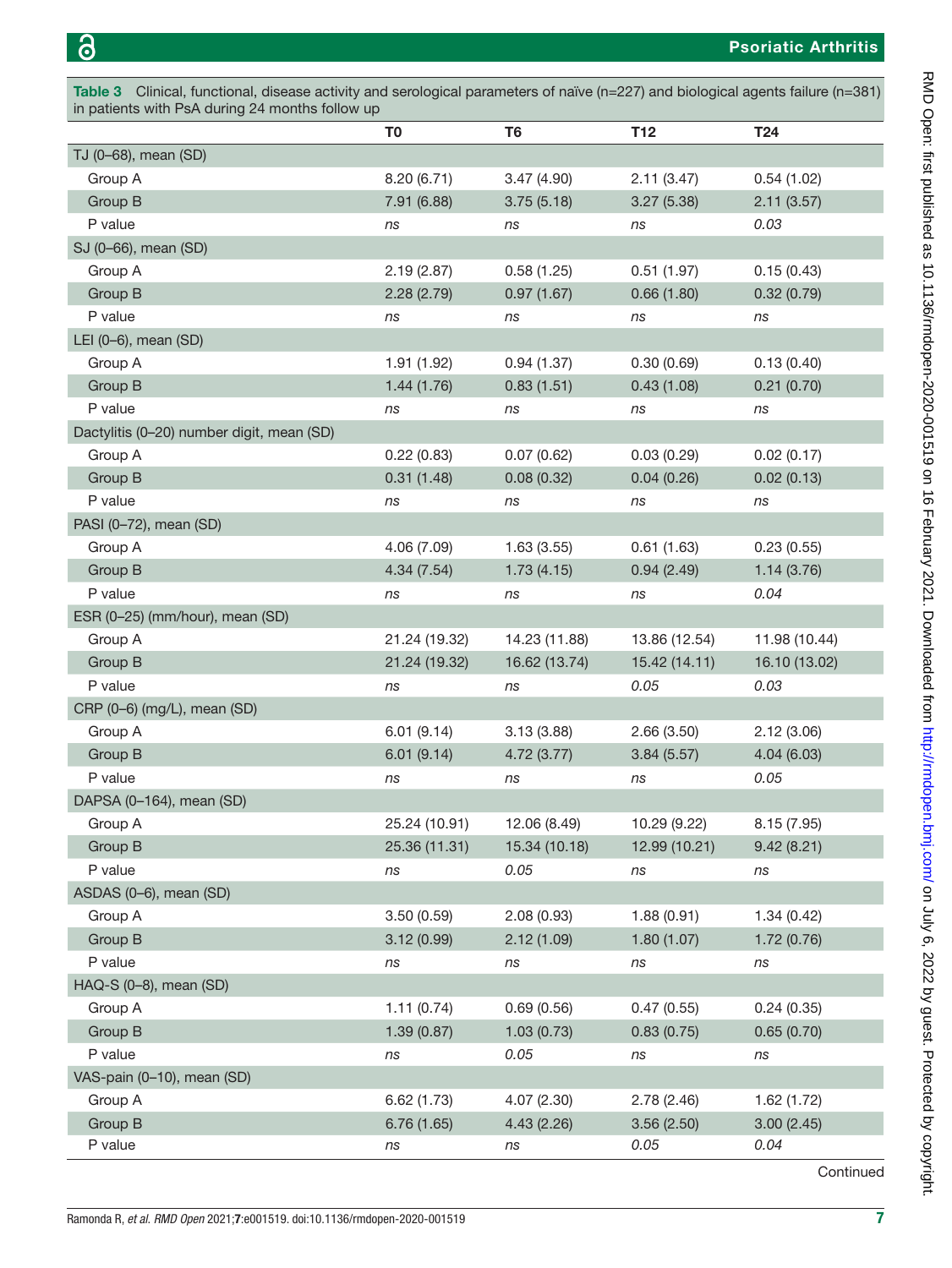Table 3 Continued

VAS-gh (0–10), mean (SD)

| <b>MD Open</b>         |                |                |            |            | င် |
|------------------------|----------------|----------------|------------|------------|----|
| ble 3<br>Continued     |                |                |            |            |    |
|                        |                |                |            |            |    |
|                        | T <sub>0</sub> | T <sub>6</sub> | <b>T12</b> | <b>T24</b> |    |
| S-gh (0-10), mean (SD) |                |                |            |            |    |
| Group A                | 5.89(1.64)     | 3.95(2.24)     | 2.43(2.27) | 1.34(1.66) |    |
| Group B                | 7.01(6.08)     | 4.43(2.21)     | 3.52(2.46) | 3.01(2.40) |    |
| P value                | ns             | ns             | 0.05       | 0.03       |    |
| $(0.001)(0.40)$ (0.0)  |                |                |            |            |    |

| BASDAI (0-10), mean (SD) |            |            |            |            |
|--------------------------|------------|------------|------------|------------|
| Group A                  | 5.23(2.08) | 3.34(1.95) | 3.06(1.96) | 2.14(1.39) |
| Group B                  | 5.21(2.22) | 3.62(2.82) | 3.51(2.25) | 2.77(1.66) |
| P value                  | ns         | ns         | ns         | ns         |
| BASFI (0-10), mean (SD)  |            |            |            |            |
| Group A                  | 5.02(2.18) | 3.51(1.94) | 2.54(1.59) | 2.01(0.81) |
| Group B                  | 5.26(2.12) | 3.85(2.07) | 2.99(1.99) | 2.66(1.45) |
| P value                  | ns         | ns         | ns         | ns         |

Data are expressed as mean (SD). P≤0.05. Values were computed by means of a  $\chi^2$  test (for proportion) or Wilcoxon's test (for continuous data).

The italics character was used to mark the p value.

ASDAS, Ankylosing Spondylitis Disease Activity Score; BASDAI, Bath Ankylosing Spondylitis Disease Activity Index; BASFI, Bath Ankylosing Spondylitis Functional Index; CRP, C reactive protein; DAPSA, Disease Activity Index for Psoriatic Arthritis; ESR, erythrocyte sedimentation rate; Group A, naïve to TNF inhibitors; Group B, TNF inhibitors and IL-12/23 inhibitors failure; HAQ, Health Assessment Questionnaire modified for spondyloarthritis; LEI, Leeds Enthesitis Index; ns, not statistically significant; PASI, Psoriasis Area Severity Index; SJ, swollen joint; TJ, tender joint; TNF, tumour necrosis factor; VAS-gh, Visual Analogue Scale global health; VAS-pain, Visual Analogue Scale pain.

 $p=0.02$ 

A Cox regression analysis was performed to identify predictors of time-to-SEC discontinuation. The variables that were independently associated with a higher chance of SEC discontinuation were: female gender, 300 mg/ injection dosage and higher BMI [\(table](#page-8-0) 4).

#### **Comorbidities**

The most frequently observed comorbidities were: metabolic syndrome (MetS) (12.34%, n=75), hypertension (39.14%, n=238), ischaemic heart disease (7.57%, n=46),





**MDA (%** 

<span id="page-7-0"></span>Figure 1 Minimal disease activity (MDA) (percentage, %) of overall population and after their subdivision in two groups, according to the lines of the disease-modifying antirheumatic drugs treatment (*group A*, or bio-naïve vs *group B*, or non-bio-naïve patients) (A), dosage of secukinumab (150 vs 300 mg/injection) (B), gender (C) and body mass index (BMI) (overweight vs normal weight) (D). ns, not statistically significant; PsA, psoriatic arthritis.

dyslipidaemia (26.64%, n=162), hyperuricaemia (16.78%, n=102), type II diabetes  $(9.70\%, n=59)$ , gastritis, gastric ulcer or dyspeptic disorders (12.50%, n=76), liver disease (eg, steatosis)  $11.35\%$ , n=69), pneumopathies  $(6.74\%$ , n=41), thyroid disorder (12.82%, n=78), osteoporosis (8.39%, n=51), kidney failure (2.14%, n=13), depression (11.84%, n=72), fibromyalgia (16.78%, n=102), neurological disorders (such as neuropathy) (5.92%, n=36), positive Mantoux RB skin test or Quantiferon TB Gold test (6.58%, n=40) without active tuberculous disease, previous hepatitis B (8,22%, n=50), previous hepatitis C



<span id="page-7-1"></span>Figure 2 Drug survival in the overall population and after their subdivision in two groups, according to the lines of the disease-modifying antirheumatic drugs treatment (*group A*, or bio-naïve vs *group B*, or non-bio-naïve patients) (A), dosage of secukinumab (150 vs 300 mg/injection) (B), gender (C) and body mass index (BMI) (overweight vs normal weight) (D).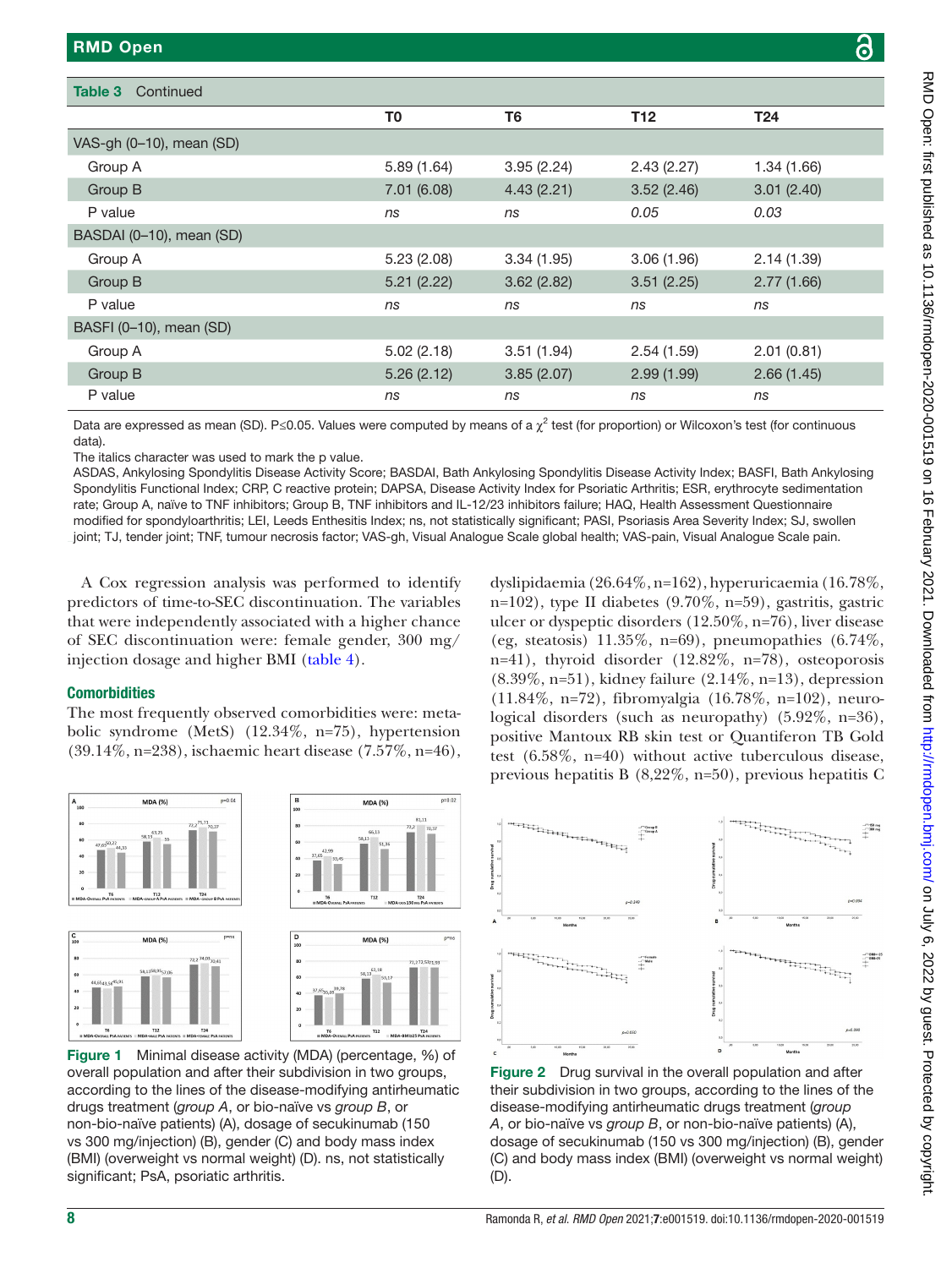<span id="page-8-0"></span>Multivariable logistic regression model with MDA at T6 as outcome and Cox regression model with time-to-SEC withdrawal as outcome

|                         | <b>MDA at T6</b><br>Multivariable analysis |         | <b>Time to SEC withdrawal</b>  |         |
|-------------------------|--------------------------------------------|---------|--------------------------------|---------|
|                         |                                            |         | Multivariable analysis         |         |
| Independent variables   | OR (95% CI)                                | P value | HR (95% CI)                    | P value |
| Male sex                | 1.60 (1.05 to 2.45)                        | 0.028   | 0.68 (0.48 to 0.97)            | 0.032   |
| Age                     | 0.99 (0.98 to 1.02)                        | 0.892   | 1.01 (0.98 to 1.02)            | 0.704   |
| Smoking                 | 1.12 (0.70 to 1.80)                        | 0.626   | 1.15 (0.78 to 1.69)            | 0.475   |
| Psoriasis               | 1.31 (0.83 to 2.06)                        | 0.240   | 1.07 (0.73 to 1.58)            | 0.720   |
| Bio-naïve               | $0.93$ (0.55 to 1.55)                      | 0.786   | 1.20 (0.78 to 1.86)            | 0.397   |
| Dosage SEC 300 mg       | 1.67 (0.41 to 1.11)                        | 0.123   | 1.82 (0.36 to 0.84)            | 0.006   |
| <b>BMI</b>              | 1.02 (0.97 to 1.06)                        | 0.461   | 1.04 $(1.01 \text{ to } 1.07)$ | 0.015   |
| csDMARDs at T0          | 0.62 (0.41 to 0.95)                        | 0.030   | 1.87 (1.18 to 2.80)            | 0.417   |
| DAPSA at T <sub>0</sub> | $0.94$ (0.92 to 0.96)                      | 0.010   | 1.00 (0.98 to 1.01)            | 0.638   |

P*≤*0.05.

The bold allows to highlight the values in which a statistical significance has been obtained.

Bio-naïve, first biological treatment line; BMI, body mass index; Coeff, coefficient; csDMARDs, conventional synthetic disease-modifying antirheumatic drugs; DAPSA, Disease Activity Index for Psoriatic Arthritis; MDA, minimal disease activity; SEC, secukinumab; T6, 6 months.

 $(2.30\%, n=14)$ , previous eradicated cancer  $(5.10\%, n=31)$ . The frequency of these comorbidities were described in both *group A* and *group B* [\(table](#page-9-0) 5). A higher prevalence of cardiovascular pathologies, diabetes, hepatic steatosis and MetS in the *group B* was found.

#### Safety and discontinuation

#### Reasons of discontinuation

SEC was found to be safe and well tolerated.

One hundred twenty-three patients (20.23%) stopped the treatment during the follow-up, mainly because of primary and secondary loss of effectiveness (46 and 77, respectively). Fifteen patients dropped out from the observational study. Only 22 patients suspended SEC because of adverse events (6 for reactions at the injection site, 1 for leukopenia-neutropenia, 1 for hypertransaminasaemia, 2 for dyspnoea, 1 for multiple sclerosis, 6 for severe recurrent infections, 5 due to the onset of new cancer: 1 prostate cancer; 1 acute myeloid leukaemia; 1 breast cancer, 1 renal cancer, 1 pulmonary adenocarcinoma). Liver and renal function was monitored in all patients during the study period, and only two of the patients presented abnormal values.

#### Infections

A low number of episodes of mild infections (72) occurred during the study period (27 respiratory tract infections; 10 oral or vaginal candidiasis; 3 herpetic labial infections; 3 herpes zoster; 7 gastroenteritis or diverticulitis; 22 urinary tract infections); all resolved following oral antimicrobial treatment, without hospitalisation or drug discontinuation. Six patients presented severe infections, which caused them to suspend the SEC treatment (two bronchopneumonia and one erysipelas with sepsis from St. Aureus with hospitalisation and three recurrent candidiasis). No difference between dosage/gender/

BMI/*group A* versus *group B* in terms of safety (data not shown) was observed.

# **DISCUSSION**

In this prospective multicentric study in 608 patients with moderate-to-severe PsA, SEC—a monoclonal antibody that selectively binds to and neutralises IL-17A—was effective (for both musculoskeletal symptoms and cutaneous psoriasis), safe and well tolerated. In addition, over three-quarters of patients were able to achieve MDA at 6 months, and the majority of them remained on treatment after 24 months.

At T6, T12 and T24, SEC reduced all the clinical and inflammatory indexes analysed, in addition to PROs. We also observed a relevant improvement in disease activity parameters, with a significant reduction of the DAPSA, BASDAI and ASDAS scores. These findings well demonstrate the effectiveness of SEC in PsA, in accordance with the RCTs. In particular, in the FUTURE 1 and 2 studies, which assessed the 5-year effectiveness and safety of SEC, about 66% of patients achieved ACR20 (lower percentages were reached for ACR50 and ACR70) and the clin-ical response was sustained throughout 5 years.<sup>[20–22 25](#page-12-20)</sup>

The effectiveness of SEC in enthesitis was known from the pooled data of the FUTURE 2 and 3 studies, which showed the resolution of enthesitis (as assessed by LEI) in over half of the patients at week 16, and in the vast majority of them at week  $104$ <sup>[11 40 41](#page-12-4)</sup> In our population, 43.42% of patients with PsA showed entheseal involvement. Mean LEI significantly decreased throughout the study period, and a higher—although non-significant response at T24 was observed in *group A* compared with *group B* ([table](#page-6-0) 3). This result confirmed that SEC was effective in reducing the frequency of enthesitis $24\frac{25\frac{31}{31}}{21}$  and could be indicated in patients with PsA with prevalent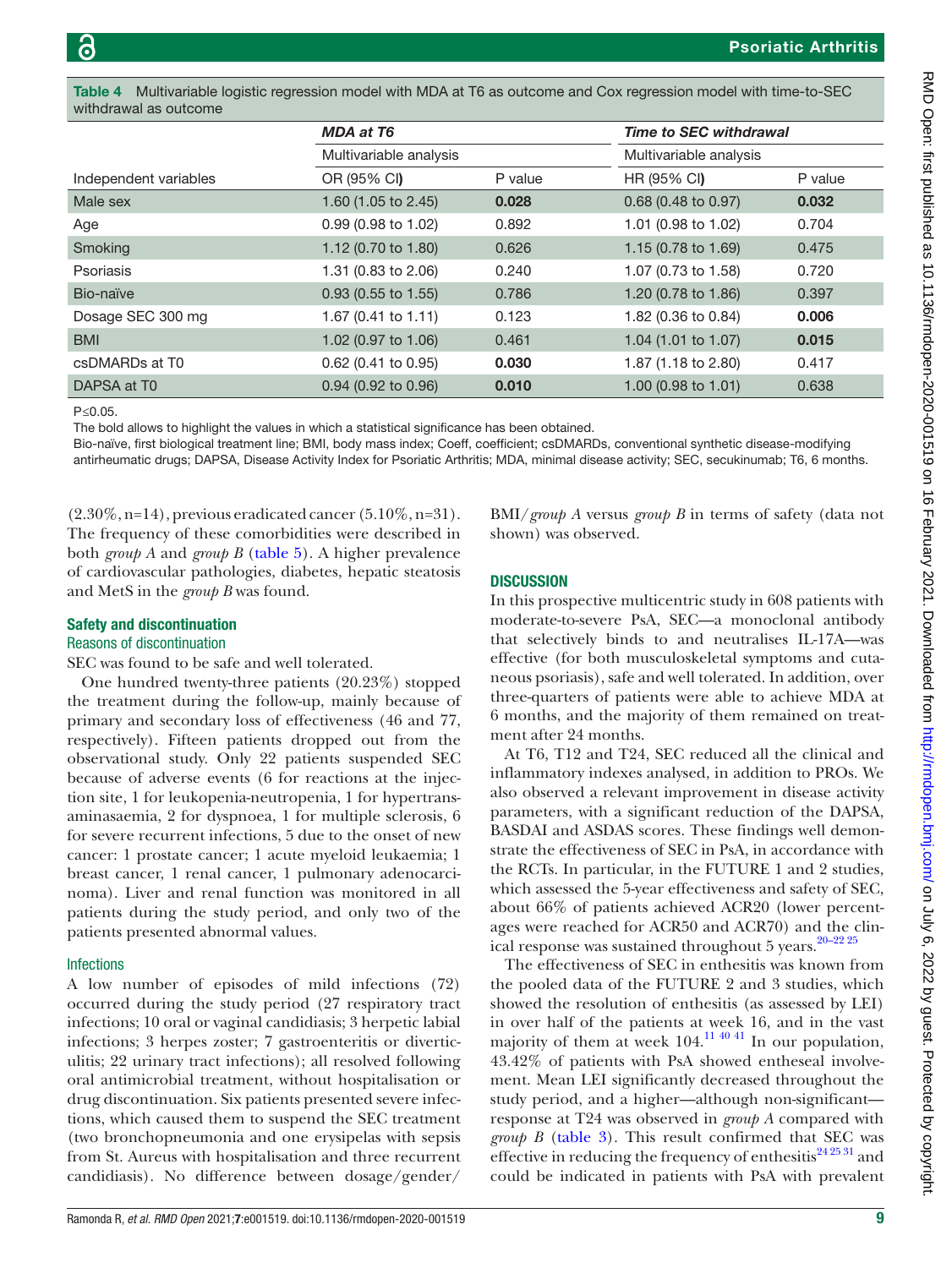<span id="page-9-0"></span>

| <b>Table 5</b> Comorbidities of naïve (n=227) and biological |
|--------------------------------------------------------------|
| agents failure $(n=381)$ in patients with PsA                |

|                                                                        |            |             | P     |
|------------------------------------------------------------------------|------------|-------------|-------|
| Comorbidities                                                          | Group A    | Group B     | value |
| Metabolic syndrome                                                     | 14 (6.2%)  | 61 (16.1%)  | 0.03  |
| Hypertension                                                           | 74 (32.6%) | 164 (43.1%) | 0.04  |
| <b>Ischaemic heart</b><br>disease                                      | 10 (4.4%)  | 36 (9.5%)   | 0.04  |
| Dyslipidaemia                                                          | 45 (19.8%) | 117 (30.7%) | 0.03  |
| Hyperuricaemia                                                         | 33 (14.5%) | 69 (18.1%)  | ns    |
| Type II diabetes                                                       | 13 (5.7%)  | 46 (12.1%)  | 0.02  |
| Gastritis, gastric ulcer<br>or dyspeptic disorders                     | 24 (10.6%) | 52 (13.6%)  | ns    |
| Liver disease (eg,<br>steatosis)                                       | 16 (7.1%)  | 53 (13.9%)  | 0.05  |
| Pneumopathies                                                          | 11 (4.8%)  | 30 (7.9%)   | ns    |
| Thyroid disorder                                                       | 25 (11.1%) | 53 (13.9%)  | ns    |
| Osteoporosis                                                           | 15 (6.6%)  | 36 (9.5%)   | ns    |
| Kidney failure                                                         | 3(1.3%)    | 10 (2.6%)   | ns    |
| Depression                                                             | 16 (7.1%)  | 56 (14.7%)  | 0.05  |
| Fibromyalgia                                                           | 29 (12.8%) | 73 (19.2%)  | ns    |
| Neurological disorders<br>(such as neuropathy)                         | 8(3.5%)    | 28 (7.4%)   | ns    |
| Positive Mantoux RB<br>skin test or Quantiferon<br><b>TB Gold test</b> | 12 (5.3%)  | 28 (7.4%)   | ns    |
| Previous hepatitis B                                                   | 14 (6.2%)  | 36 (9.5%)   | ns    |
| Previous hepatitis C                                                   | 3(1.3%)    | 11 (2.9%)   | ns    |
| Previous eradicated<br>cancer                                          | 7(3.1%)    | 24 (6.3%)   | 0.05  |

P≤0.05. Values were computed by means of a  $\chi^2$  test (for proportion).

Group A=naïve to TNF inhibitors; group B=TNF inhibitors and IL-12/23 inhibitors failure.

Data are expressed as frequency (absolute number and percentage).

The italics character was used to mark the p value.

IL, interleukin; ns, not statistically significant; PsA, psoriatic arthritis; TNF, tumour necrosis factor.

entheseal involvement. Moreover, in FUTURE 2, almost half of patients achieved the resolution of dactylitis. $42$ Similarly, in our study a significant reduction in the prevalence of dactylitis throughout the 2-year follow-up was observed (15.95% at T0 and 9.75% at T24). Therefore, SEC showed effectiveness in both enthesitis and dactylitis.

The optimal response to SEC in psoriasis is widely reported in the RTCs. Phase III RCTs show that in patients with moderate-to-severe psoriasis SEC provides significant rates of skin clearance, which is sustained up to 5 years,  $43-46$  especially in bio-naïve patients,  $47-48$  as well as a favourable safety profile. Of the entire population of 608 patients, 68.75% presented active psoriasis at baseline, while at T24 only 15.12% of patients showed signs of active psoriasis, with a significantly reduction in PASI (p<0.01), which was more marked in *group A* than in *group* 

*B* (0.23 vs 1.14, respectively). Meaningful effectiveness was also observed in challenging-to-treat variants of psori-asis, including nail, scalp and palmoplantar pustolosis.<sup>[19](#page-12-11)</sup> Danish registry DERMBIO reported a rate of persistence on adherence to the treatment with SEC at 3 years of around 80% among patients naïve to previous biologics, and between 30% and 50% among non-responders to previous anti-TNF agents[.49](#page-13-3) Therefore, SEC appears to be more effective than anti-TNF- $\alpha$  in severe and/or extensive psoriasis. We also observed a remarkable effectiveness in 24% patients with axial involvement, measured by the significant reduction of ASDAS and BASDAI scores. These findings were in line with Managing AXIal Manifestations in psorIatic arthritis with SEcukinumab, the first RCT who evaluated the efficacy of SEC specifically in the management of the axial manifestations of PsA: SEC 300 mg and 150 mg demonstrated significant improvements across the clinical (ASDAS, ASAS20/40 and BASDAI50) and imaging (Berlin MRI Score) end points at week 12, which were sustained through week  $52<sup>50</sup>$  $52<sup>50</sup>$  $52<sup>50</sup>$ 

Our results confirmed the effectiveness of SEC in multiple aspects of PsA, in accordance with the need to treat the heterogeneous clinical phenotypes. The updated PsA core domains, defined by the GRAPPA/ OMERACT, underline the need to obtain a good treatment response in arthritis, enthesitis, dactylitis and spine involvement, skin disease activity (psoriasis and nail involvement), pain, patient global assessment, physical function, fatigue, health-related quality of life and systemic inflammation. $51$  The findings of our study highlighted that SEC was effective across all GRAPPA-OMERACT PsA core domains. These results are similar to those reported in the pooled analysis on 2049 patients in the FUTURE 2–5 trials, which suggested that PsA can benefit from SEC across the whole clinical phenotype spectrum commonly encountered in this disease. $52$  Similarly, at EULAR 2019 EuroSpA—a research collaboration network among 16 registries conducted in 16 countries presented data from >1500 patients with PsA treated with SEC, of whom 80% had biological drug experience, with a mean disease duration of 10 years. The EuroSpA research showed that the Disease Activity Score 28 CRP (DAS28CRP), Simplified Disease Activity Index (SDAI) and Disease Activity in PsA 28 (DAPSA28) remission at 6 months were achieved by 35%, 12% and 12% of patients, respectively.[33](#page-12-22) The overall retention rates for bio-naïve and non-naïve patients was 86%, with significant differences across the registries.<sup>3453</sup>

In our study, *group B* (381 patients) had been previously treated with biological agents and 227 were bio-naïve (*group A*). An improvement in all clinical, serological and disease activity indexes and PROs were observed in both groups, with a higher response in joint count, inflammatory markers and VAS-pain in *group A*. Therefore, SEC appears to be effective also in non-responder patients with PsA, and can be considered as a drug of choice in patients with one or more previous bDMARDs failure.<sup>54</sup> Moreover, a large body of evidence from phase III trials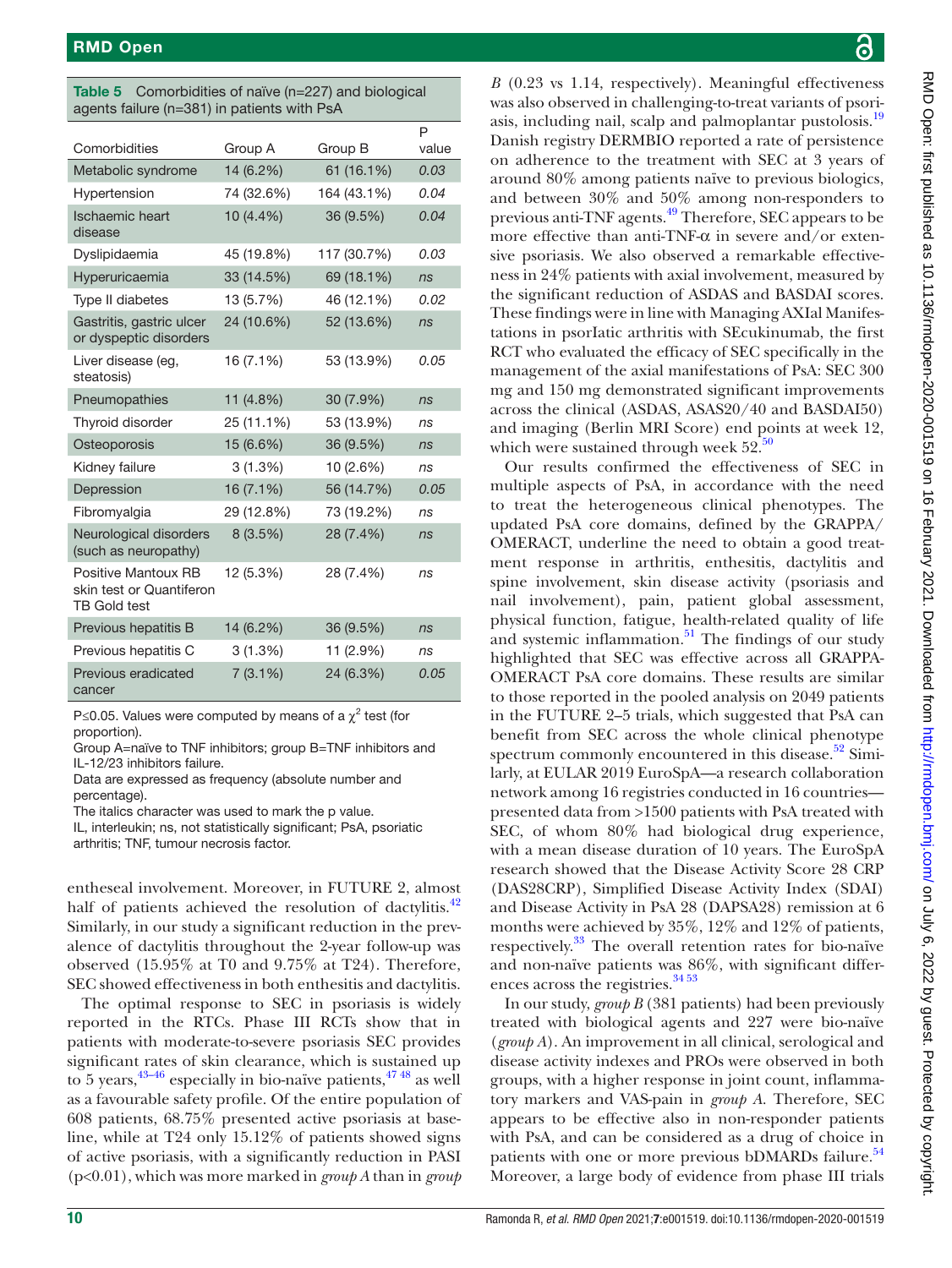FUTURE 1 and 2 showed that SEC is a very effective treatment in patients with PsA, both naïve to previous line treatment and non-responders.<sup>[11 25](#page-12-4)</sup> In our study, the retention rate was found to be similar in both groups, *A* and *B*, regardless of the treatment line. In this context, the efficacy of SEC was independent of the line of treatment used and previous use of bDMARDs and can therefore be considered effective as first-line therapy and in multifailure patients. Data from national registries, such as the ATTRA registry, have also compared the characteristics of patients starting treatment with SEC or TNF inhibitors and the effectiveness of SEC was similar in both naïve and non-naïve patients with PsA.<sup>55</sup>

The use of combination therapy with corticosteroids or csDMARDs is still controversial in the management of PsA, and its rationale is based on evidence or expert opinion.<sup>16–18</sup> The combined therapy may be adopted in case of inadequate control of peripheral joint manifestations. In this study, about 40% of patients were treated with csDMARDs at baseline. However, a reduction in the concomitant use of csDMARDs and a tapering of lowdosage glucocorticoids were noted during the 24-month follow-up, thus demonstrating the effectiveness of SEC also as monotherapy. This interesting observation could allow clinicians to consider SEC in patients unsuitable for the treatment with csDMARDs or glucocorticoids.

A good retention rate (71%) was observed in all our study population. Discontinuation of treatment (20.23%) was mainly due to primary and secondary effectiveness loss (46 and 77 cases, respectively).

In our patient, MDA was reached in 47.65% of cases within the first 6 months of treatment, and during the 24-month follow-up period this proportion increased up to 72.2% at T24. MDA was achieved in a high proportion of patients regardless of the treatment line, although with a slight difference between *groups A* and *B* (75.71% vs 70.37%, respectively). An important observation is that about gender influence on the achievement and maintenance of MDA. While comparable percentages of males and females (74.03% vs 70.41%) reached MDA at T24, male sex was a predictor of MDA achievement at T6. Interestingly, in literature female gender was found to be associated with poorer rates of response to bDMARDs (ie, TNFi) and with a lower probability of achieving remission, compared with males. $56$  In addition, a higher baseline DAPSA and concomitant csDMARDs intake were negative predictors of MDA achievement at T6. Indeed, these variables were also recognised as characteristics of severity and of an active stage of the disease, so our findings are likely explained by the fact that more severe patients might require more time to reach MDA.<sup>3957</sup>

As far as time-to-SEC discontinuation was concerned, male sex appeared to be protective against drug discontinuation. This finding is in contrast with some studies in psoriasis, which failed to demonstrate an influence of sex on drug survival,  $58\frac{59}{9}$  while it is in accordance with other studies which confirmed a role of male sex in favouring biologic treatment survival. $60$  Moreover, also the dosage

of SEC appeared to affect drug survival, which was longer with 150 mg. This can be explained by the fact that the 300 mg dose was mainly used in non-naïve patients or in severe PsA/psoriasis, where a lower response is indeed expected. Likewise, in this study overweight patients or patients with obesity having PsA showed a higher risk of SEC discontinuation: for each 1-point increase in BMI, the hazard rate of discontinuing SEC increased by 4%. This is congruent with numerous studies showing that obesity can influence the clinical response to systemic treatment, especially to targeted immunomodulators such as anti-TNF- $\alpha$  drugs.<sup>61-63</sup>

In our study, SEC demonstrated a good safety profile (only 22 cases leading to drug withdrawal for adverse events). A pooled safety analysis from phase III RCT also supports the favourable long-term safety of SEC in patients with psoriasis and PsA.<sup>[32](#page-12-14)</sup> The exposureadjusted incidence rates (EAIR) for infections at 1 year were comparable across the three drug groups (secukinumab, etanercept and ustekinumab). One of the most commonly reported infections—which however does not usually lead to the interruption of IL-17 inhibitors was mucocutaneous candidiasis.<sup>11 32</sup> In this study, mucocutaneous candidiasis was also observed in 10 patients. Other infections were of mild-to-moderate intensity and did not lead to treatment discontinuation. The onset of IBD was not identified for up to 2 years of treatment. The real-life safety profile of SEC was therefore similar to the results of phase II/III studies.<sup>[64](#page-13-13)</sup> Forty (6.58%) patients presented positive Mantoux RB skin test or Quantiferon TB Gold test when they started treatment with SEC. None of these patients developed an active tuberculous disease during the course of treatment. No difference between dosage/gender/BMI/*group A* versus *group B* in terms of safety was observed. Even in *group B* which had a higher prevalence of cardiovascular diseases, diabetes and MetS (probably due to a longer history of PsA disease and side effects derived from multiple drug treatment lines, in particular steroids), few were the patients who had stopped SEC for treatment-related adverse events or infections.

A limitation of our study was the absence of imaging follow-up (X-rays, ultrasound or MRI), although imaging was often performed to confirm the diagnosis at baseline. In addition, axial PsA is distinct from axSpA and hence we did not apply stringent radiographic or MRI criteria such as those commonly used in the latter form. Furthermore, the lack of axial PsAspecific outcome measures brought on the challenge of choosing the appropriate outcome measures. It is well-recognised that there is an unmet need for axial PsA-specific outcome measures as ASAS and BASDAI, although working well in AS trials are not specific for axial inflammation in PsA. On the other hand, its strong points are the prospective study design and the large multicentre study population.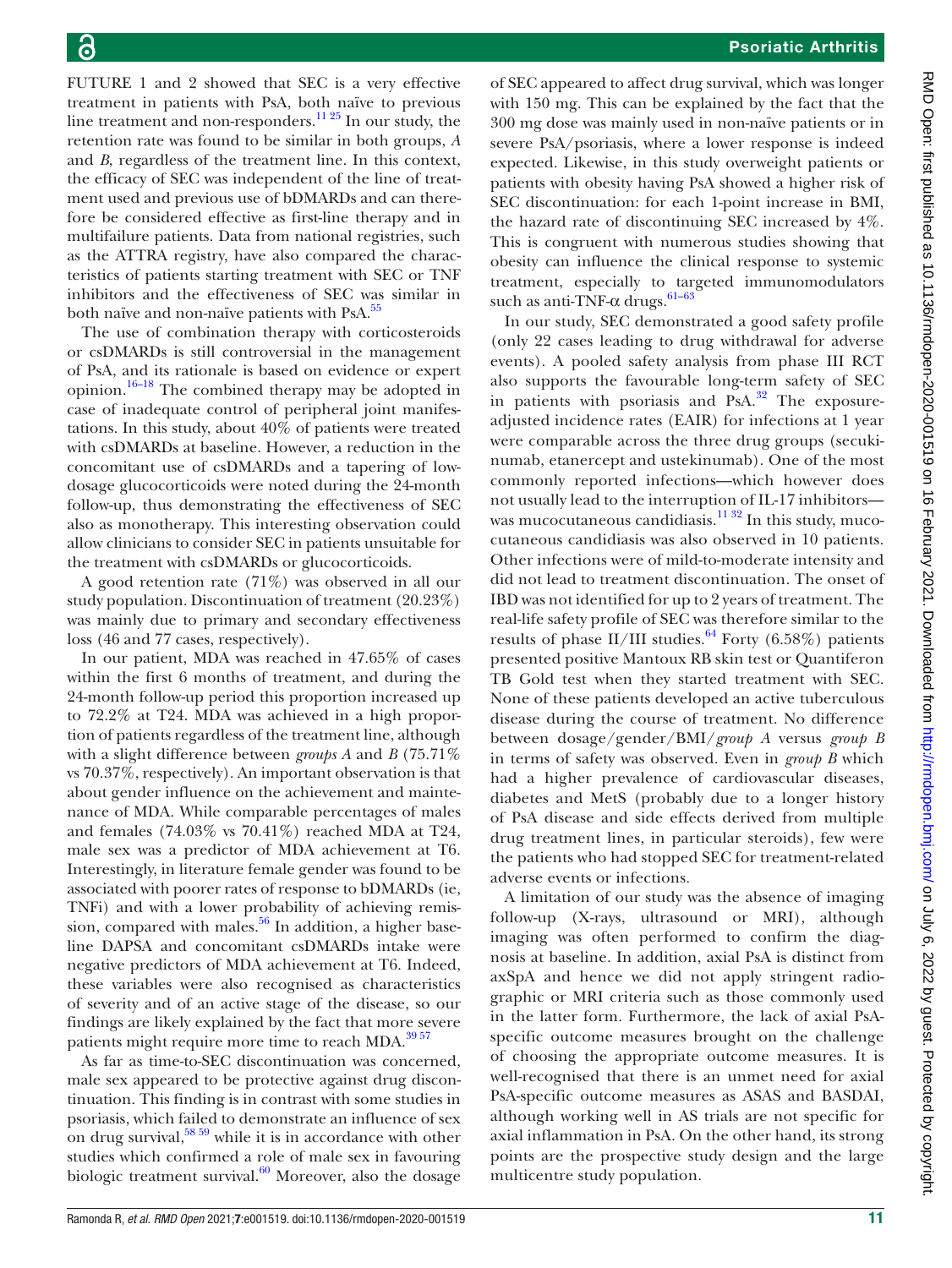# **CONCLUSIONS**

In a real-life clinical setting, SEC was safe and effective in PsA, as shown by a significant decrease in DAPSA and ASDAS over a 24-month follow-up. Our findings confirm its remarkable effectiveness on all PsA domains (arthritis, enthesitis, dactylitis, spine symptoms such as those on psoriasis and PROs and inflammatory markers), regardless of the biologic treatment line. SEC also seems a valid option for monotherapy, since a reduction in the concomitant use of csDMARDs and glucocorticoids was observed during follow-up. Therefore, clinicians might consider the use of SEC both in first and subsequent treatment lines, as well as in patients who are unsuitable for csDMARDs or glucocorticoids. As suggested by the significant drug retention rate, SEC was able to maintain its effectiveness over a considerable long period of treatment. Male gender seems to favour MDA achievement and drug persistence, while higher BMI is associated with drug discontinuation. The safety of SEC allows its use in patients with comorbidities, in particular cardiovascular conditions and MetS.

#### Author affiliations

<sup>1</sup>Rheumatology Unit, Department of Medicine, University of Padova, Padova, Veneto, Italy

<sup>2</sup>Rheumatology Institute of Lucania (IReL), Rheumatology Department of Lucania, San Carlo Hospital of Potenza and Madonna delle Grazie Hospital of Matera,

Potenza Local Health System, Potenza, Basilicata, Italy

<sup>3</sup>Department of Medicine and Health Sciences, University of Molise, Campobasso, Molise, Italy

<sup>4</sup>Department of "Medicina dei Sistemi", University of Rome Tor Vergata, Roma, Lazio, Italy

<sup>5</sup>Rheumatology Research Unit, Department of Clinical and Experimental Medicine, University of Naples Federico II, Napoli, Campania, Italy

<sup>6</sup>Rheumatology Unit, Department of Rheumatology, ASST Gaetano Pini-CTO, Milano, Lombardia, Italy

<sup>7</sup>Academic Rheumatology Unit, Dipartimento di Medicina e Scienze per la Salute "Vincenzo Tiberio", University of Molise, Campobasso, Molise, Italy

<sup>8</sup>Rheumatology Unit, Department of Internal Medicine, Azienda USL-IRCCS, Istituto di Ricovero e Cura a Carattere Scientifico, Reggio Emilia, Italy

9 University of Modena and Reggio Emilia, Modena, Emilia-Romagna, Italy <sup>10</sup>Rheumatology Unit, Department of Medical Sciences, AOU and University of

Cagliari, Cagliari, Sardegna, Italy

<sup>11</sup>Rheumatology Unit, Martina Franca-ASL Taranto, Martina Franca Hospital, Martina Franca, Puglia, Italy

<sup>12</sup>Rheumatology Service, Azienda Sanitaria Locale Barletta Andria Trani-DSS4 Barletta, Andria, Puglia, Italy

<sup>13</sup>Rheumatology Unit, Department of Medicine, AOUI University of Verona, Verona, Veneto, Italy

<sup>14</sup>Rheumatology Unit, A.O.U. Policlinico S. Marco, University of Catania, Catania, Sicilia, Italy

Acknowledgements The authors would like to thank Italian Society of Rheumatology (SIR) "Spondyloartritis and Psoriatic Arthritis Study Group—A. Spadaro". The authors would also like to thank the authors of ref. 31 and 39 for granting permission for their articles' reprint.

Collaborators Coordinators: Raffaele Scarpa, MD, PhD, Rheumatology Research Unit, Department of Clinical Medicine and Surgery, School of Medicine and Surgery, University of Naples FEDERICO II, Naples, Italy; Antonio Marchesoni, MD, PhD, Department of Rheumatology, ASST Gaetano Pini-CTO, Milan, Italy; Carlo Salvarani, MD, PhD, Rheumatology Unit, Department of Internal Medicine, Azienda USL-IRCCS, Istituto di Ricovero e Cura a Carattere Scientifico, Reggio Emilia, Italy; University of Modena and Reggio Emilia, Modena, Italy; Salvatore d'Angelo, MD, PhD, Rheumatology Institute of Lucania (IReL)—Rheumatology Department of Lucania, San Carlo Hospital of Potenza and Madonna delle Grazie Hospital of Matera, Potenza, Italy; Alberto Cauli, MD, PhD, Rheumatology Unit, Department of Medical

Sciences, AOU and University of Cagliari, Cagliari, Italy; Ennio Lubrano, MD, PhD, Academic Rheumatology Unit, Dipartimento di Medicina e Scienze per la Salute "Vincenzo Tiberio", University of Molise, Campobasso, Italy; Roberta Ramonda, MD, PhD, Rheumatology Unit, Department of Medicine, University of Padova, Padova, Italy. The members of the "Spondyloartritis and Psoriatic Arthritis Study Group—A. Spadaro" who contributed to this study are as follows: Antonio Carriero, MD, PhD, Rheumatology Institute of Lucania (IReL)—Rheumatology Department of Lucania, San Carlo Hospital of Potenza and Madonna delle Grazie Hospital of Matera, Potenza, Italy; PhD Scholarship in Translational and Clinical Medicine, Department of Medicine and Health Sciences, University of Molise, Campobasso, Italy; Maria Sole Chimenti, MD, PhD, Rheumatology, Allergology and Clinical Immunology, Department of "Medicina dei Sistemi", University of Rome "Tor Vergata", Rome, Italy; Angelo Semeraro, MD, Rheumatology Unit, Martina Franca-ASL Taranto, Italy; Leonardo Santo, MD, Rheumatology Unit, Azienda Sanitaria Locale Barletta Andria Trani—DSS4 Barletta, Italy, Barletta-Andria-Trani, Italy; Mariagrazia Lorenzin, MD, PhD, Rheumatology Unit, Department of Medicine, University of Padova, Padova, Italy; Augusta Ortolan, MD, Rheumatology Unit, Department of Medicine, University of Padova, Padova, Italy; Andrea Doria MD, PhD, Rheumatology Unit, Department of Medicine, University of Padova, Padova, Italy; Elena Fracassi, MD, Rheumatology Unit, Department of Medicine, AOUI University of Verona, Verona, Italy; Giulia Virelli, MD, Rheumatology Unit, Department of Medicine, AOUI University of Verona, Verona, Italy; Marco Masia, MD, Rheumatology Unit, Department of Medicine, AOUI University of Verona, Verona, Italy; Rosalinda Fanizzi, MD, Rheumatology Unit, Martina Franca-ASL Taranto, Italy; Elisa Visalli, MD, Rheumatology Unit, A.O.U. Policlinico S. Marco, Catania, Italy; Giorgio Amato, MD, Rheumatology Unit, A.O.U. Policlinico S. Marco, Catania, Italy; Antonio Carletto, MD, Rheumatology Unit, Department of Medicine, AOUI University of Verona, Verona, Italy; Rosario Foti, MD, Rheumatology Unit, A.O.U. Policlinico S. Marco, Catania, Italy; Luisa Costa, MD, PhD, Rheumatology Research Unit, Department of Clinical Medicine and Surgery, School of Medicine and Surgery, University of Naples FEDERICO II, Naples, Italy; Desiati Francesca, MD, Department of Rheumatology, ASST Gaetano Pini-CTO, Milan, Italy; Giulia Lavinia Fonti, MD, Rheumatology, Allergology and Clinical Immunology, Department of "Medicina dei Sistemi", University of Rome "Tor Vergata", Rome, Italy; Nicolò Girolimetto, MD, Rheumatology Unit, Department of Internal Medicine, Azienda USL-IRCCS, Istituto di Ricovero e Cura a Carattere Scientifico, Reggio Emilia, Italy; Fabio Massimo Perrotta, MD, Academic Rheumatology Unit, Dipartimento di Medicina e Scienze per la Salute "Vincenzo Tiberio", University of Molise, Campobasso, Italy; Emanuela Praino, MD, Rheumatology Unit, Azienda Sanitaria Locale Barletta Andria Trani—DSS4 Barletta, Italy.

Contributors RR and AC were responsible for the study conceptualisation and design. ML and AO performed the statistical analysis. AC, MSC, RS, AM, EL, CS, AC, AS, LS, AD, EF, GV, MSC, RF, EV, GA, RF participated in the patients' selection, in clinical assessment and data collection and management. ML and RR interpreted the results and drafted the manuscript. RR, AC, MSC, AM, EL, CS, AC, AS, LS, AD and RS reviewed the paper. All the authors made substantive intellectual contributions to the study, reviewed the article and gave their final approval for the version being submitted.

Funding This study was not financially supported by any pharmaceutical company.

Competing interests RR has received honoraria and speaker fees from Novartis, AbbVie, Pfizer, MSD, Janssen. AM has received honoraria and speaker fees from AbbVie, Pfizer, MSD, UCB, Novartis, Janssen, Eli-Lilly. LS speaker from Jansen, Novartis, Pfizer, UCB, MSD, Sanofi.

Patient consent for publication Not required.

Ethics approval Patients' written consents were obtained according to the Declaration of Helsinki, when they were first entered into the database for treatment. The Ethics Committee's approval was obtained from all participating centerscentres (approval no. 23 943), as well as the written informed consent for the anonymous use of personal data from every patient, in compliance with Italian Legislative Decree 196/2003.

Provenance and peer review Not commissioned; externally peer reviewed.

Data availability statement Data are available on reasonable request. Please contact the corresponding author: Roberta Ramonda (roberta.ramonda@unipd.it).

Open access This is an open access article distributed in accordance with the Creative Commons Attribution Non Commercial (CC BY-NC 4.0) license, which permits others to distribute, remix, adapt, build upon this work non-commercially, and license their derivative works on different terms, provided the original work is properly cited, appropriate credit is given, any changes made indicated, and the use is non-commercial. See:<http://creativecommons.org/licenses/by-nc/4.0/>.

#### ORCID iDs

Roberta Ramonda <http://orcid.org/0000-0002-9683-8873> Antonio Carriero<http://orcid.org/0000-0002-3112-6488>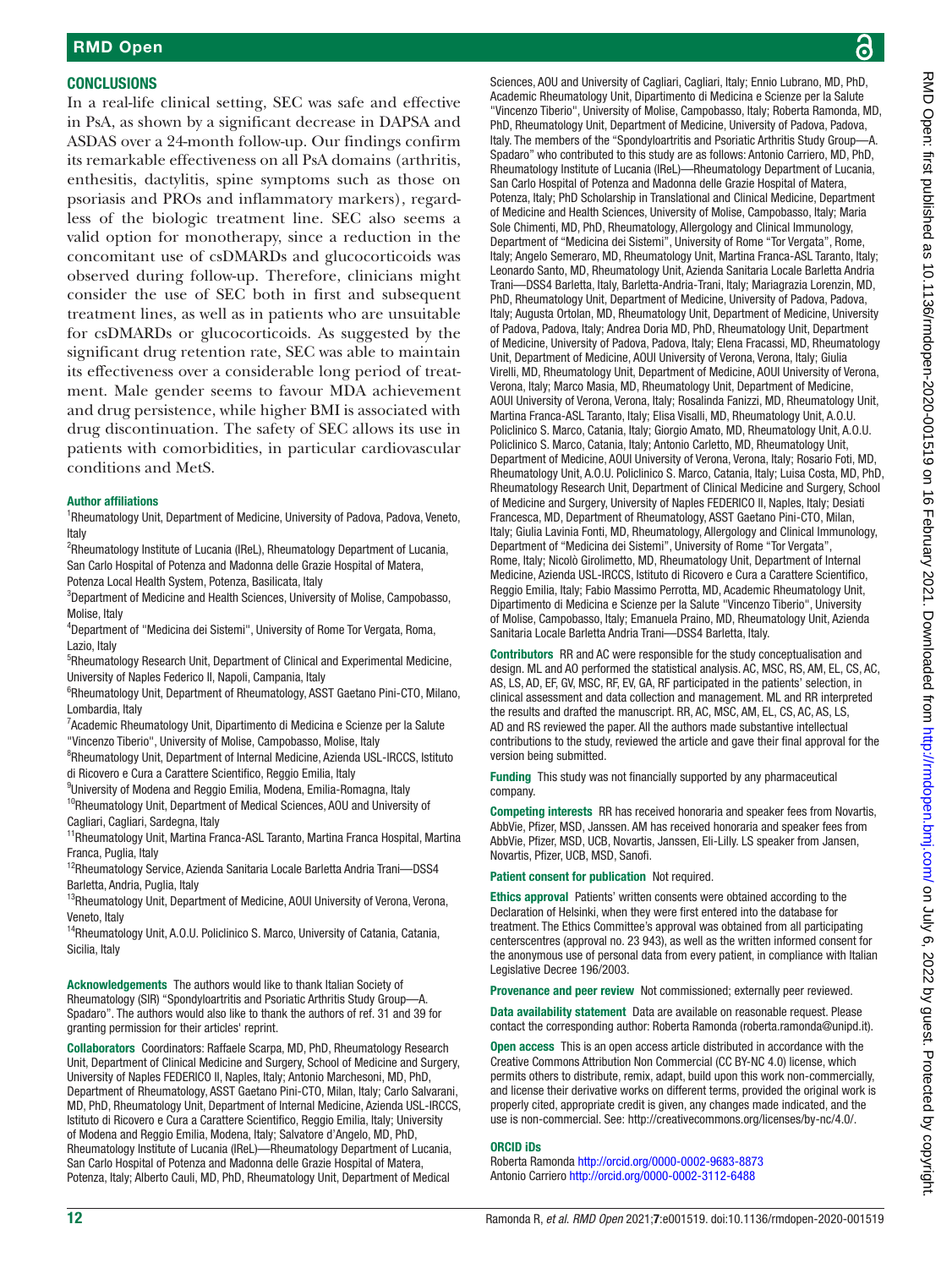# Psoriatic Arthritis

Raffaele Scarpa <http://orcid.org/0000-0002-5808-6607> Andrea Doria<http://orcid.org/0000-0003-0548-4983>

#### **REFERENCES**

- <span id="page-12-0"></span>1 Gladman DD, Antoni C, Mease P, *et al*. Psoriatic arthritis: epidemiology, clinical features, course, and outcome. *[Ann Rheum](http://dx.doi.org/10.1136/ard.2004.032482)  [Dis](http://dx.doi.org/10.1136/ard.2004.032482)* 2005;64 Suppl 2:ii14–17.
- 2 Chandran V, Raychaudhuri SP. Geoepidemiology and environmental factors of psoriasis and psoriatic arthritis. *[J Autoimmun](http://dx.doi.org/10.1016/j.jaut.2009.12.001)* 2010;34:J314–21.
- <span id="page-12-1"></span>3 Mease PJ, Armstrong AW. Managing patients with psoriatic disease: the diagnosis and pharmacologic treatment of psoriatic arthritis in patients with psoriasis. *[Drugs](http://dx.doi.org/10.1007/s40265-014-0191-y)* 2014;74:423–41.
- <span id="page-12-2"></span>4 Scotti L, Franchi M, Marchesoni A, *et al*. Prevalence and incidence of psoriatic arthritis: a systematic review and meta-analysis. *[Semin](http://dx.doi.org/10.1016/j.semarthrit.2018.01.003)  [Arthritis Rheum](http://dx.doi.org/10.1016/j.semarthrit.2018.01.003)* 2018;48:28–34.
- 5 Ogdie A, Weiss P. The epidemiology of psoriatic arthritis. *[Rheum Dis](http://dx.doi.org/10.1016/j.rdc.2015.07.001)  [Clin North Am](http://dx.doi.org/10.1016/j.rdc.2015.07.001)* 2015;41:545–68.
- 6 Henes JC, Ziupa E, Eisfelder M, *et al*. High prevalence of psoriatic arthritis in dermatological patients with psoriasis: a cross-sectional study. *[Rheumatol Int](http://dx.doi.org/10.1007/s00296-013-2876-z)* 2014;34:227–34.
- <span id="page-12-3"></span>7 Ash Z, Gaujoux-Viala C, Gossec L, *et al*. A systematic literature review of drug therapies for the treatment of psoriatic arthritis: current evidence and meta-analysis Informing the EULAR recommendations for the management of psoriatic arthritis. *[Ann](http://dx.doi.org/10.1136/ard.2011.150995)  [Rheum Dis](http://dx.doi.org/10.1136/ard.2011.150995)* 2012;71:319–26.
- 8 Mease PJ, Kavanaugh A, Reimold A, *et al*. Secukinumab in the treatment of psoriatic arthritis: efficacy and safety results through 3 years from the year 1 extension of the randomised phase III future 1 trial. *[RMD Open](http://dx.doi.org/10.1136/rmdopen-2018-000723)* 2018;4:e000723.
- 9 Lubrano E, Perrotta FM. Beyond TNF inhibitors: new pathways and emerging treatments for psoriatic arthritis. *[Drugs](http://dx.doi.org/10.1007/s40265-016-0557-4)* 2016;76:663–73.
- 10 Smolen JS, Schöls M, Braun J, *et al*. Treating axial spondyloarthritis and peripheral spondyloarthritis, especially psoriatic arthritis, to target: 2017 update of recommendations by an international Task force. *[Ann Rheum Dis](http://dx.doi.org/10.1136/annrheumdis-2017-211734)* 2018;77:3–17.
- <span id="page-12-4"></span>11 Mease PJ, McInnes IB, Kirkham B, *et al*. Secukinumab inhibition of interleukin-17A in patients with psoriatic arthritis. *[N Engl J Med](http://dx.doi.org/10.1056/NEJMoa1412679)* 2015;373:1329–39.
- <span id="page-12-5"></span>12 Boutet M-A, Nerviani A, Gallo Afflitto G, *et al*. Role of the IL-23/IL-17 axis in psoriasis and psoriatic arthritis: the clinical importance of its divergence in skin and joints. *[Int J Mol Sci](http://dx.doi.org/10.3390/ijms19020530)* 2018;19:530.
- <span id="page-12-6"></span>13 Benham H, Norris P, Goodall J, *et al*. Th17 and Th22 cells in psoriatic arthritis and psoriasis. *[Arthritis Res Ther](http://dx.doi.org/10.1186/ar4317)* 2013;15:R136.
- 14 van Baarsen LGM, Lebre MC, van der Coelen D, *et al*. Heterogeneous expression pattern of interleukin 17A (IL-17A), IL-17F and their receptors in synovium of rheumatoid arthritis, psoriatic arthritis and osteoarthritis: possible explanation for nonresponse to anti-IL-17 therapy? *[Arthritis Res Ther](http://dx.doi.org/10.1186/s13075-014-0426-z)* 2014;16:426.
- <span id="page-12-7"></span>15 Sherlock JP, Joyce-Shaikh B, Turner SP, *et al*. Il-23 induces spondyloarthropathy by acting on ROR-γt+ CD3+CD4-CD8 entheseal resident T cells. *[Nat Med](http://dx.doi.org/10.1038/nm.2817)* 2012;18:1069–76.
- <span id="page-12-8"></span>16 Gossec L, Baraliakos X, Kerschbaumer A, *et al*. EULAR recommendations for the management of psoriatic arthritis with pharmacological therapies: 2019 update. *[Ann Rheum Dis](http://dx.doi.org/10.1136/annrheumdis-2020-217159)* 2020;79:700–12.
- <span id="page-12-9"></span>17 Coates LC, Kavanaugh A, Mease PJ, *et al*. Group for research and assessment of psoriasis and psoriatic arthritis 2015 treatment recommendations for psoriatic arthritis. *[Arthritis Rheumatol](http://dx.doi.org/10.1002/art.39573)* 2016;68:1060–71.
- <span id="page-12-10"></span>18 Marchesoni A, Olivieri I, Salvarani C, *et al*. Recommendations for the use of biologics and other novel drugs in the treatment of psoriatic arthritis: 2017 update from the Italian Society of rheumatology. *[Clin](http://www.ncbi.nlm.nih.gov/pubmed/29185959)  [Exp Rheumatol](http://www.ncbi.nlm.nih.gov/pubmed/29185959)* 2017;35:991–1010.
- <span id="page-12-11"></span>19 Reich K, Warren RB, Coates LC, et al. Long-term efficacy and safety of secukinumab in the treatment of the multiple manifestations of psoriatic disease. *[J Eur Acad Dermatol Venereol](http://dx.doi.org/10.1111/jdv.16124)* 2020;34:1161–73.
- <span id="page-12-20"></span>20 Sakkas LI, Zafiriou E, Bogdanos DP. Mini review: new treatments in psoriatic arthritis. focus on the IL-23/17 axis. *[Front Pharmacol](http://dx.doi.org/10.3389/fphar.2019.00872)* 2019;10:872.
- <span id="page-12-12"></span>21 Kavanaugh A, Mease PJ, Reimold AM, *et al*. Secukinumab for long-term treatment of psoriatic arthritis: a two-year followup from a phase III, randomized, double-blind placebo-controlled study. *[Arthritis Care Res](http://dx.doi.org/10.1002/acr.23111)* 2017;69:347–55.
- 22 Mease PJ, Kavanaugh A, Reimold A, *et al*. Secukinumab provides sustained improvements in the signs and symptoms of psoriatic arthritis: final 5-year results from the phase 3 future 1 study. *[ACR](http://dx.doi.org/10.1002/acr2.11097)  [Open Rheumatol](http://dx.doi.org/10.1002/acr2.11097)* 2020;2:18–25.
- 23 Coates LC, Mease PJ, Gossec L, *et al*. Minimal disease activity among active psoriatic arthritis patients treated with Secukinumab: 2-year results from a multicenter, randomized, double-blind, parallel-group, placebo-controlled phase III study. *[Arthritis Care Res](http://dx.doi.org/10.1002/acr.23537)* 2018;70:1529–35.
- <span id="page-12-21"></span>24 Kavanaugh A, McInnes IB, Mease PJ, *et al*. Efficacy of subcutaneous Secukinumab in patients with active psoriatic arthritis stratified by prior tumor necrosis factor inhibitor use: results from the randomized placebo-controlled future 2 study. *[J Rheumatol](http://dx.doi.org/10.3899/jrheum.160275)* 2016;43:1713–7.
- 25 McInnes IB, Mease PJ, Ritchlin CT, *et al*. Secukinumab sustains improvement in signs and symptoms of psoriatic arthritis: 2 year results from the phase 3 future 2 study. *[Rheumatology](http://dx.doi.org/10.1093/rheumatology/kex301)* 2017;56:1993–2003.
- 26 Monti S, Grosso V, Todoerti M, *et al*. Randomized controlled trials and real-world data: differences and similarities to untangle literature data. *[Rheumatology](http://dx.doi.org/10.1093/rheumatology/key109)* 2018;57:vii54–8.
- <span id="page-12-13"></span>27 Garcia-Montoya L, Marzo-Ortega H. The role of secukinumab in the treatment of psoriatic arthritis and ankylosing spondylitis. *[Ther Adv](http://dx.doi.org/10.1177/1759720X18787766)  [Musculoskelet Dis](http://dx.doi.org/10.1177/1759720X18787766)* 2018;10:169–80.
- 28 Magrey M, Bozyczko M, Wolin D, *et al*. Evaluation of the feasibility of a web-based survey to assess patient-reported symptom improvement and treatment satisfaction among patients with psoriatic arthritis receiving Secukinumab. *[Clin Drug Investig](http://dx.doi.org/10.1007/s40261-019-00856-8)* 2019;39:1205–12.
- 29 Pinto Tasende JA, Maceiras Pan FJ, Mosquera Martínez JA, *et al*. Secukinumab as biological treatment for psoriatic arthritis in real clinical practice. *[Reumatol Clin](http://dx.doi.org/10.1016/j.reuma.2019.07.002)* 2019:30112–3.
- 30 Klavdianou K, Lazarini A, Grivas A, *et al*. Real life efficacy and safety of Secukinumab in Biologic-Experienced patients with psoriatic arthritis. *[Front Med](http://dx.doi.org/10.3389/fmed.2020.00288)* 2020;7:288.
- <span id="page-12-19"></span>31 Chimenti MS, Fonti GL, Conigliaro P, *et al*. One-Year effectiveness, retention rate, and safety of secukinumab in ankylosing spondylitis and psoriatic arthritis: a real-life multicenter study. *[Expert Opin Biol](http://dx.doi.org/10.1080/14712598.2020.1761957)  [Ther](http://dx.doi.org/10.1080/14712598.2020.1761957)* 2020;20:813–21.
- <span id="page-12-14"></span>32 Deodhar A, Mease PJ, McInnes IB, *et al*. Long-Term safety of secukinumab in patients with moderate-to-severe plaque psoriasis, psoriatic arthritis, and ankylosing spondylitis: integrated pooled clinical trial and post-marketing surveillance data. *[Arthritis Res Ther](http://dx.doi.org/10.1186/s13075-019-1882-2)* 2019;21:111.
- <span id="page-12-22"></span>33 Ørnbjerg LM, Brahe CH, Askling J, *et al*. Treatment response and drug retention rates in 24 195 biologic-naïve patients with axial spondyloarthritis initiating TNFi treatment: routine care data from 12 registries in the EuroSpA collaboration. *[Ann Rheum Dis](http://dx.doi.org/10.1136/annrheumdis-2019-215427)* 2019;78:1536–44.
- <span id="page-12-23"></span>34 Michelsen B, Ørnbjerg LM, Kvien TK. Impact of discordance between patient's and evaluator's global assessment on treatment outcomes in 14 868 patients with spondyloarthritis. *Rheumatology* 2020:kez656.
- <span id="page-12-15"></span>35 Taylor W, Gladman D, Helliwell P, *et al*. Classification criteria for psoriatic arthritis: development of new criteria from a large international study. *[Arthritis Rheum](http://dx.doi.org/10.1002/art.21972)* 2006;54:2665–73.
- <span id="page-12-16"></span>36 Mease PJ. Measures of psoriatic arthritis: tender and swollen joint assessment, psoriasis area and severity index (PASI), nail psoriasis severity index (NAPSI), modified nail psoriasis severity index (mNAPSI), Mander/Newcastle Enthesitis index (Mei), Leeds Enthesitis index (LEI), spondyloarthritis research Consortium of Canada (SPARCC), Maastricht ankylosing spondylitis Enthesis score (MASES), Leeds Dactylitis index (LDI), patient global for psoriatic arthritis, dermatology life quality index (DLQI), psoriatic arthritis quality of life (PsAQOL), functional assessment of chronic illness Therapy-Fatigue (FACIT-F), psoriatic arthritis response criteria (PsARC), psoriatic arthritis joint activity index (PsAJAI), disease activity in psoriatic arthritis (DAPSA), and composite psoriatic disease activity index (CPDAI). *[Arthritis Care Res](http://dx.doi.org/10.1002/acr.20577)* 2011;63 Suppl 11:S64–85.
- <span id="page-12-17"></span>37 Coates LC, Helliwell PS. Validation of minimal disease activity criteria for psoriatic arthritis using interventional trial data. *[Arthritis Care Res](http://dx.doi.org/10.1002/acr.20155)* 2010;62:965–9.
- <span id="page-12-18"></span>38 Secukinumab. Summary of product characteristics. Available: [from:http://www.ema.europa.eu/index.jsp?curl=pages/medicines/](from:http://www.ema.europa.eu/index.jsp?curl=pages/medicines/human/medicines/003729/human_med_001832.jsp&mid=WC0b01ac058001d124cited) [human/medicines/003729/human\\_med\\_001832.jsp&mid=WC0b](from:http://www.ema.europa.eu/index.jsp?curl=pages/medicines/human/medicines/003729/human_med_001832.jsp&mid=WC0b01ac058001d124cited) [01ac058001d124cited](from:http://www.ema.europa.eu/index.jsp?curl=pages/medicines/human/medicines/003729/human_med_001832.jsp&mid=WC0b01ac058001d124cited) [Accessed 25 Apr 2019].
- <span id="page-12-24"></span>39 Chimenti MS, Ortolan A, Lorenzin M, *et al*. Effectiveness and safety of ustekinumab in naïve or TNF-inhibitors failure psoriatic arthritis patients: a 24-month prospective multicentric study. *[Clin Rheumatol](http://dx.doi.org/10.1007/s10067-017-3953-6)* 2018;37:397–405.
- 40 Schett G, Lories RJ, D'Agostino M-A, *et al*. Enthesitis: from pathophysiology to treatment. *[Nat Rev Rheumatol](http://dx.doi.org/10.1038/nrrheum.2017.188)* 2017;13:731–41.
- 41 Coates LC, Wallman JK, McGonagle D, *et al*. Secukinumab efficacy on resolution of enthesitis in psoriatic arthritis: pooled analysis of two phase 3 studies. *[Arthritis Res Ther](http://dx.doi.org/10.1186/s13075-019-2055-z)* 2019;21:266.